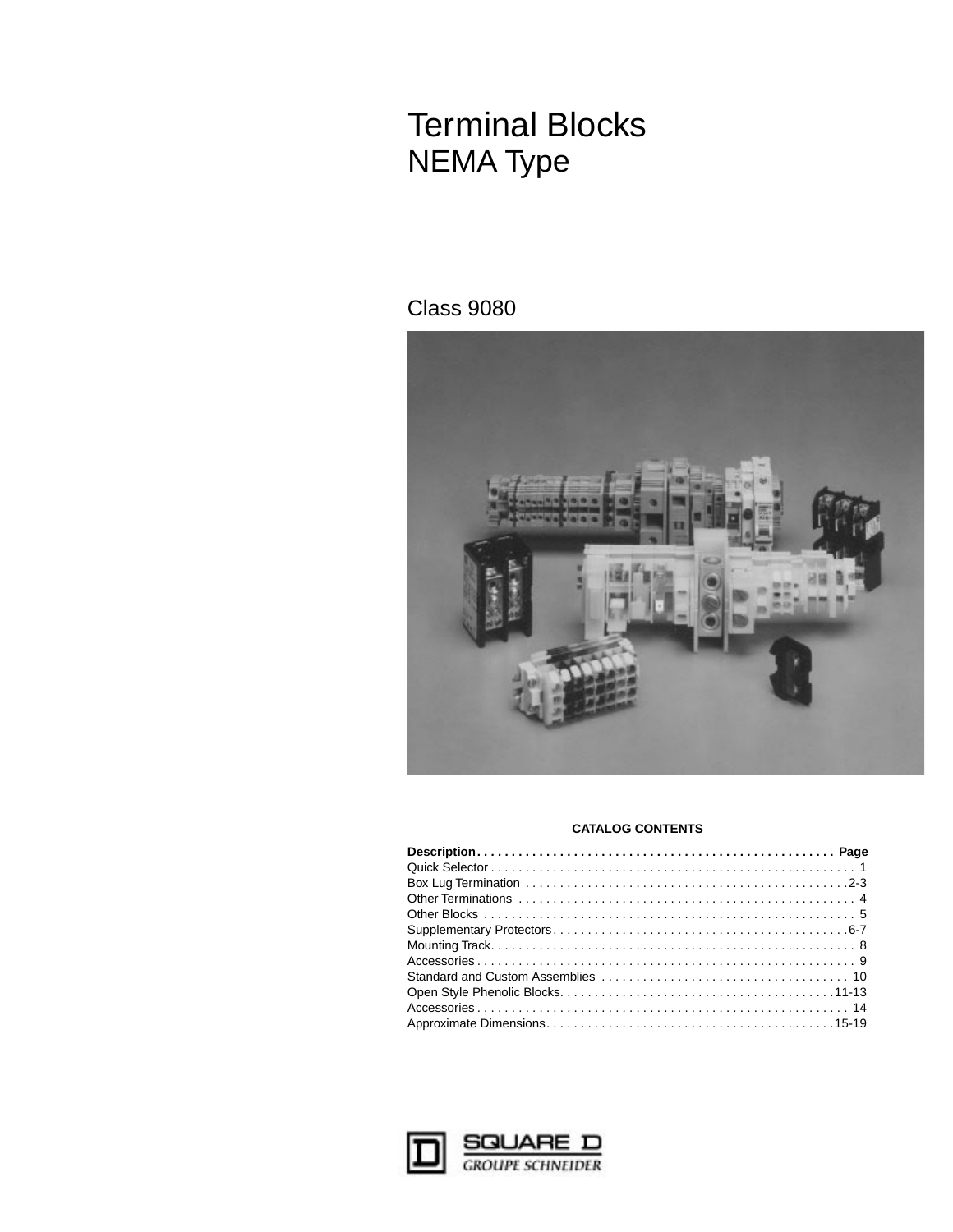## NEMA Type Terminal Blocks

| <b>FAMILY</b>                                         | <b>DESCRIPTION</b>                                                                                                                                                                                                                                                                                                                                                                                                                                                                                                                                                                         |
|-------------------------------------------------------|--------------------------------------------------------------------------------------------------------------------------------------------------------------------------------------------------------------------------------------------------------------------------------------------------------------------------------------------------------------------------------------------------------------------------------------------------------------------------------------------------------------------------------------------------------------------------------------------|
|                                                       | NEMA TYPE TERMINAL BLOCKS<br>This family of blocks and accessories offers a wide variety of features like DIN 3 track mounting, colored blocks, terminal screws shipped<br>backed out, captive screws and higher density to save you both money and time. This line also includes a direct mount block that can be panel<br>or track mounted. Standard track comes in common lengths and breakoff styles. All blocks are UL component recognized and CSA approved.                                                                                                                         |
| CLASS 9080 TYPE G<br>(Pages 2-10)                     |                                                                                                                                                                                                                                                                                                                                                                                                                                                                                                                                                                                            |
| CLASS 9080 TYPE M                                     | IEC TYPE TERMINAL BLOCKS<br>This family of blocks and accessories is accepted around the world. These blocks mount on 35mm (DIN 3) track, making it convenient when<br>other IEC type products are being used in a control panel. Blocks like the grounding block, the thermocouple block, the glass fuse holder and<br>the stripless box lug block make this a very complete line. The newest additions to this family are the 5mm blocks, the miniature blocks and<br>the direct mount blocks. Most blocks are UL component recognized and CSA approved.<br>REFER to Catalog 9080CT9602. |
|                                                       | <b>FUSE HOLDERS</b>                                                                                                                                                                                                                                                                                                                                                                                                                                                                                                                                                                        |
| CLASS 9080 TYPE FB                                    | This family of fuse holders will accept Types H, R, CC, M and J fuses up to 200 amperes. Both 250 V and 600 V versions are available. All<br>Class H, R and J fuses are supplied as standard with reinforced fuse clips to provide long reliable service. All fuse holders are UL Listed and<br>CSA approved.<br>REFER to Catalog 9080CT9603.                                                                                                                                                                                                                                              |
|                                                       | POWER DISTRIBUTION BLOCKS                                                                                                                                                                                                                                                                                                                                                                                                                                                                                                                                                                  |
| CLASS 9080 TYPE LB                                    | These power distribution and splicer blocks are available in one, two and three pole versions, with either aluminum or copper lugs, which are available in a wide variety of sizes. Whatever your application is, this family<br>makes this family complete. All these power distribution blocks are UL component recognized and CSA approved.<br>REFER to Catalog 9080CT9603.                                                                                                                                                                                                             |
|                                                       | OPEN STYLE NEMA TYPE TERMINAL BLOCKS<br>These blocks are ideal for those applications with high ambient temperatures or where it is desirable to have easy accessibility to the lugs.                                                                                                                                                                                                                                                                                                                                                                                                      |
| CLASS 9080 TYPE K<br>(Pages 11-14)                    | Some of the blocks are UL component recognized and CSA approved.                                                                                                                                                                                                                                                                                                                                                                                                                                                                                                                           |
|                                                       | <b>CIRCUIT PROTECTORS</b><br>There are two families of circuit protectors. One will be right for your application. The Class 9080 Type GCB thermal magnetic product is avail-                                                                                                                                                                                                                                                                                                                                                                                                              |
| CLASS 9080 TYPE GCB<br>GB <sub>2</sub><br>(Pages 6-7) | able from 0.1 amp through 15 amp and offers high density. The Telemecanique GB2 thermal magnetic product is available from 0.5 amp<br>through 12 amp and is available world wide.                                                                                                                                                                                                                                                                                                                                                                                                          |
| (Pages 15-19)                                         | <b>DIMENSIONS</b>                                                                                                                                                                                                                                                                                                                                                                                                                                                                                                                                                                          |
|                                                       |                                                                                                                                                                                                                                                                                                                                                                                                                                                                                                                                                                                            |

 $SQUARE$   $D$   $-$ 

 $\mathbf{D}$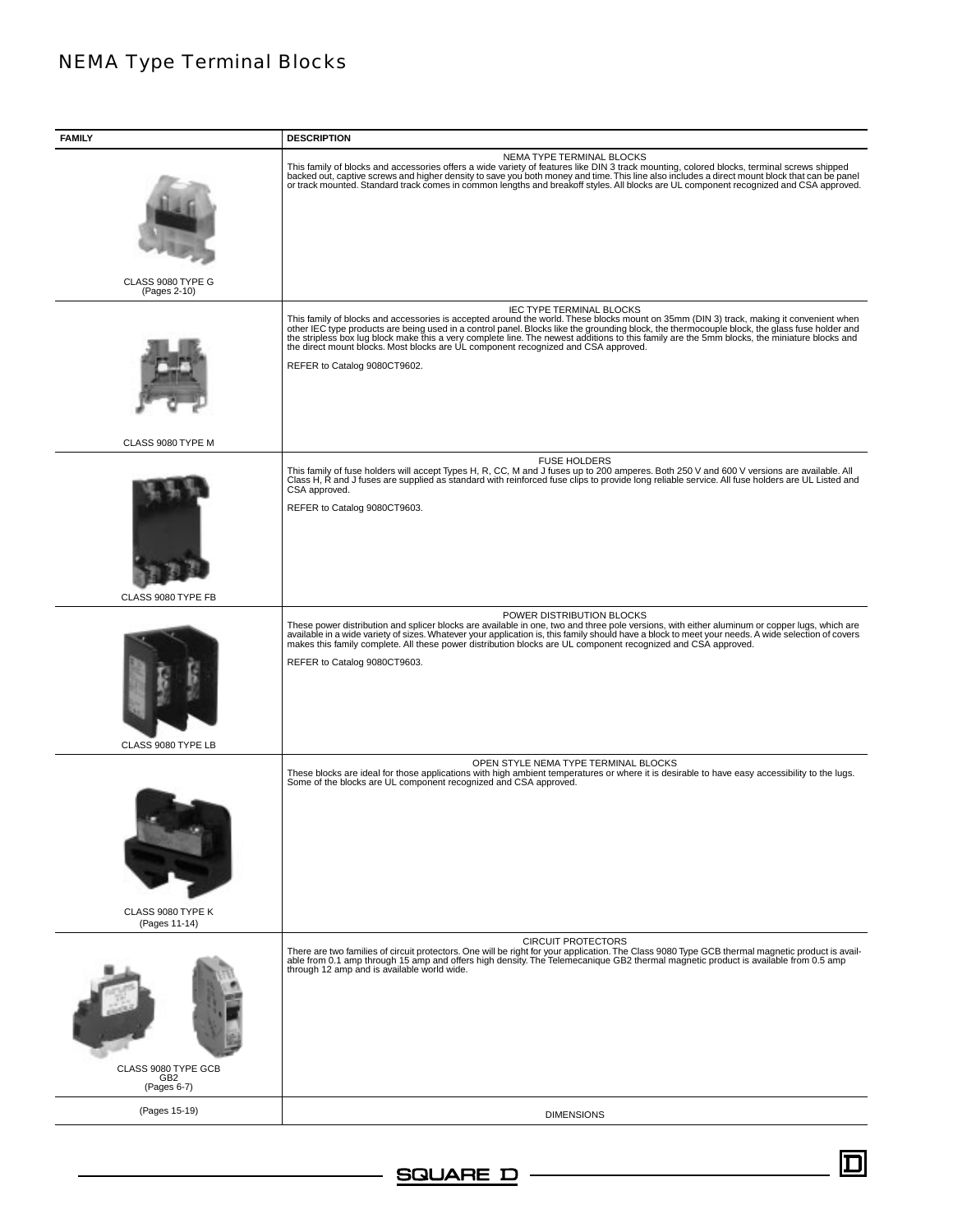1

All Square D terminal blocks are:

- 600V rated (except the 9080 GT6 transient voltage suppressor, which is 120V)
- Track mountable (an exception is the 9080GK6, which can be either directly mounted to a panel or on a track)

| <b>Termination</b>     |            | <b>Box Lug</b>                                                                                                            |          |                |               |          |             |                |                                                 |                 |             |  |
|------------------------|------------|---------------------------------------------------------------------------------------------------------------------------|----------|----------------|---------------|----------|-------------|----------------|-------------------------------------------------|-----------------|-------------|--|
| <b>Block Material</b>  |            | Nylon<br>Phenolic                                                                                                         |          |                |               |          |             |                |                                                 |                 |             |  |
| Wire Range             |            | #10 - #22                                                                                                                 | #8 - #22 | #8 - #22       | #10 - #22     | #4 - #18 | $1/0 - #12$ | 250 kcmil - #6 | #8 - #18                                        | #4 - #14        | $1/0 - #10$ |  |
| Maximum                | UL         | 30                                                                                                                        | 60       | 60             | 70            | 110      | 180         | 255            | 35                                              | 70              | 150         |  |
| Amperage <sup>*</sup>  | <b>CSA</b> | 30                                                                                                                        | 60       | 60             | 40            | 85       | 170         | 280            | 35                                              | 70              | 150         |  |
| Sections<br>per foot   |            | 51<br>34<br>34<br>28<br>34<br>28<br>17<br>10<br>19                                                                        |          |                |               |          |             |                | 16                                              |                 |             |  |
| Temperature<br>Rating  |            | -40 to 257°F<br>-40 to 125 $\mathrm{^{\circ}C}$                                                                           |          |                |               |          |             |                | -40 to 300°F<br>-40 to 150 $\mathrm{^{\circ}C}$ |                 |             |  |
| Flammability<br>Rating |            |                                                                                                                           |          |                | <b>UL94V2</b> |          |             |                |                                                 | UL94V-0         |             |  |
| Listings               |            | Œ<br>File E60616<br>File LR62144<br>Class 6228 01<br>Guide XCFR2                                                          |          |                |               |          |             |                |                                                 |                 |             |  |
| Catalog<br>Number      |            | GR <sub>6</sub><br>GR6T<br>GK <sub>6</sub><br>GE <sub>6</sub><br>KCA1<br>GM <sub>6</sub><br>GC6<br>KD1<br>GD <sub>6</sub> |          |                |               |          |             |                |                                                 | KE <sub>1</sub> |             |  |
| Page                   |            | 2                                                                                                                         | 2        | $\overline{2}$ | 3             | 3        | 3           | 3              | 11                                              | 12              | 12          |  |

\* These maximum current values assume the use of insulated copper conductors with 75° C temperature rating, and are calculated based on NEC Article 310, Table 310-16. In most cases this value is the maximum ampacity of that wire or combination of wires (as listed in the above table) which has the greatest current carrying capacity. The actual allowable current for a particular<br>application is dependent upo

| <b>Termination</b>     |            | <b>Transient</b><br>Circuit<br>Tin<br>Flat<br>Fuse<br>Voltage<br>Pressure<br>Pressure<br>Slip-On<br><b>Flat Screw</b><br>Plated<br>Isolating<br>Wire<br><b>Block</b><br>Wire<br><b>Screw</b><br><b>Suppres</b><br>Switch<br><b>Screw</b><br>sor |                 |                                                 |                 |             |                 | Fuse<br><b>Block</b> | Slip-On         | Slip-On/<br>Pressure<br>Wire | Circuit<br>Isolating<br>Switch |             |           |           |  |
|------------------------|------------|-------------------------------------------------------------------------------------------------------------------------------------------------------------------------------------------------------------------------------------------------|-----------------|-------------------------------------------------|-----------------|-------------|-----------------|----------------------|-----------------|------------------------------|--------------------------------|-------------|-----------|-----------|--|
| <b>Block Material</b>  |            |                                                                                                                                                                                                                                                 |                 | Nylon                                           |                 |             |                 |                      |                 |                              | Phenolic                       |             |           |           |  |
| Wire Range             |            | #12 - #22                                                                                                                                                                                                                                       | $#12 - #18$     | #12 - #22                                       | #10 - #18       | $#10 - #18$ | #10 - #18       | #10 - #22            | #10 - #22       | #10 - #22                    | #10 - #22                      | $#14 - #18$ | #10 - #22 | #10 - #22 |  |
| Maximum                | UL         | 40                                                                                                                                                                                                                                              | 40              | 20                                              | 30              | 30          | <b>NA</b>       | 30                   | 25              | 30                           | 30                             | 15          | 30        | 30        |  |
| Amperage               | <b>CSA</b> | 40                                                                                                                                                                                                                                              | 40              | 20                                              | 30              | 30          | <b>NA</b>       | 30                   | 25              |                              |                                |             |           |           |  |
| Sections<br>per foot   |            | 32                                                                                                                                                                                                                                              | 32              | 16                                              | 16              | 16          | 24              | 19                   | 19              | 19                           | 16                             | 19          | 19        | 16        |  |
| Temperature<br>Rating  |            |                                                                                                                                                                                                                                                 |                 | -40 to 257°F<br>-40 to 125 $\mathrm{^{\circ}C}$ |                 |             |                 |                      |                 |                              | -40 to 300°F<br>-40 to 150°C   |             |           |           |  |
| Flammability<br>Rating |            |                                                                                                                                                                                                                                                 | <b>UL94V2</b>   |                                                 |                 |             |                 |                      |                 |                              | UL94V-0                        |             |           |           |  |
| Listings               |            | File LR62144<br>File E60616<br>Guide XCFR2                                                                                                                                                                                                      |                 |                                                 |                 |             | Class 6228 01   |                      |                 |                              | $\qquad \qquad -$              |             |           |           |  |
| Catalog<br>Number      |            | GA <sub>6</sub>                                                                                                                                                                                                                                 | GP <sub>6</sub> | GS <sub>6</sub>                                 | GF <sub>6</sub> | GG6         | GT <sub>6</sub> | KCB1                 | KC <sub>1</sub> | KCBT1                        | KH <sub>1</sub>                | KCS1        | KCPS1     | KS1       |  |
| Page                   |            | 4                                                                                                                                                                                                                                               | $\overline{4}$  | $\overline{4}$                                  | 5               | 5           | 5               | 11                   | 11              | 13                           | 12                             | 13          | 13        | 13        |  |

 $\boldsymbol{\mathsf{D}}$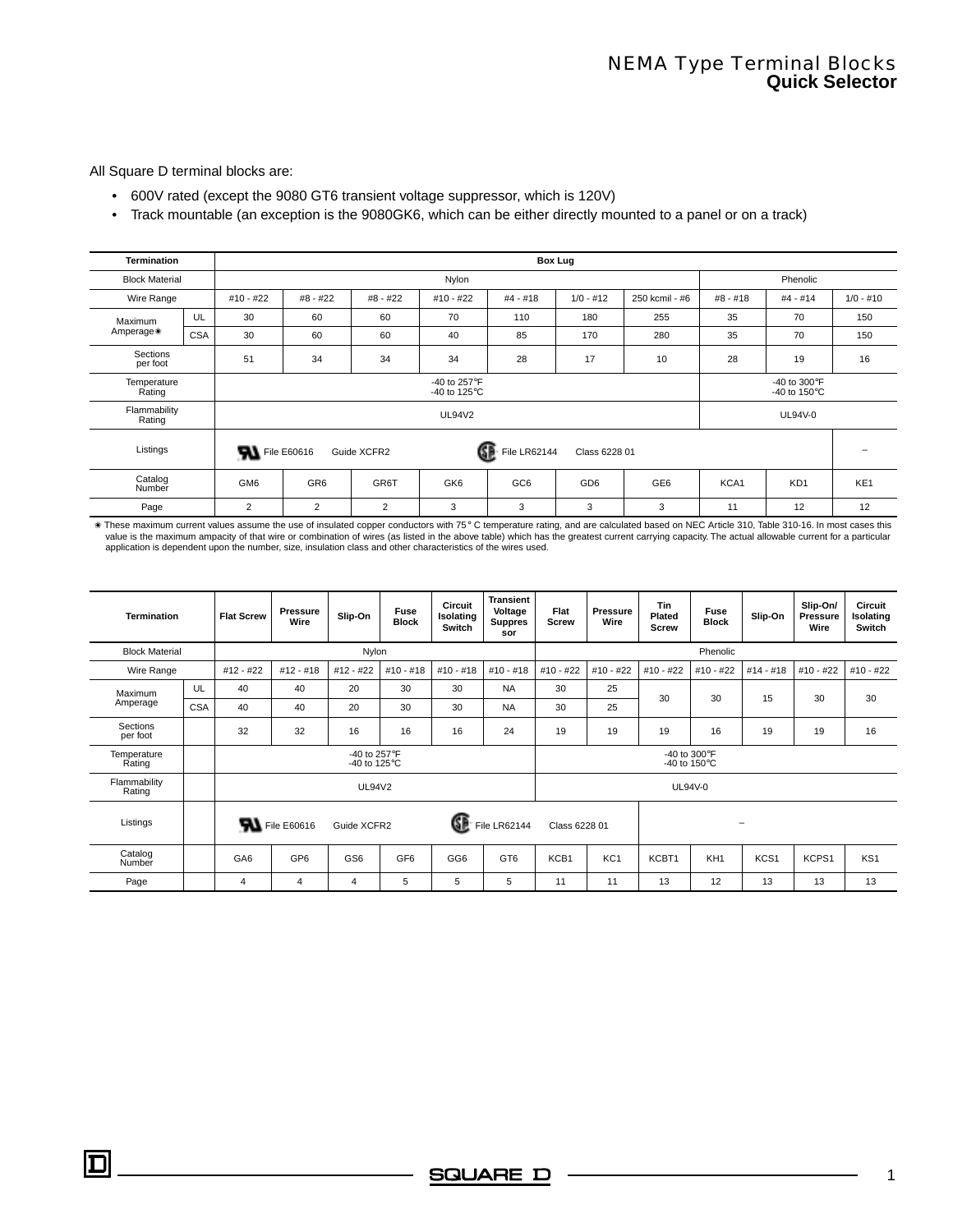#### NEMA Type Terminal Blocks **Box Lug Termination**

| <b>CLASS 9080</b>                             | <b>TYPE GM6</b>                                                                                       | <b>TYPE GR6</b>                                                                                                        | <b>TYPE GR6T</b>                                                                                                         |  |  |
|-----------------------------------------------|-------------------------------------------------------------------------------------------------------|------------------------------------------------------------------------------------------------------------------------|--------------------------------------------------------------------------------------------------------------------------|--|--|
|                                               |                                                                                                       |                                                                                                                        |                                                                                                                          |  |  |
|                                               | <b>High Density Block</b>                                                                             | Without Test Probe Adapter                                                                                             | With Test Probe Adapter                                                                                                  |  |  |
| Maximum Voltage Rating                        | 600                                                                                                   | 600                                                                                                                    | 600                                                                                                                      |  |  |
| Maximum Amperage Ratingv *                    | UL<br>30<br><b>CSA</b><br>30                                                                          | 60<br>60                                                                                                               | 60<br>60                                                                                                                 |  |  |
| Wire Range                                    | #22 to #10 AWG                                                                                        | #22 to #8 AWG                                                                                                          | #22 to #8 AWG                                                                                                            |  |  |
| Maximum Wire Combination                      | 1 or 2 - #18<br>$1 - #10$<br>$1 - #12$<br>1 to 5 - #20<br>$1 - #14$<br>1 to 8 - #22<br>1 or $2 - #16$ | $1 - #8$<br>1 to 4 - #16<br>$1 - #10$<br>1 to 5 - #18<br>1 to 3 - #12<br>1 to 8 - #20<br>1 to 4 - #14<br>1 to 10 - #22 | $1 - #8$<br>1 to 4 - #16<br>$1 - #10$<br>1 to 5 - #18<br>1 to $3 - #12$<br>1 to 8 - #20<br>1 to 4 - #14<br>1 to 10 - #22 |  |  |
| Wire Type                                     | Solid or Stranded Copper Wire                                                                         | Solid or Stranded Copper Wire                                                                                          | Solid or Stranded Copper Wire                                                                                            |  |  |
| Density - Sections per foot                   | 51                                                                                                    | 34                                                                                                                     | 34                                                                                                                       |  |  |
| Approx. Dimensions (D)x(H)x(W)                | 1.72 x 1.82 x .235 inches<br>44 x 46 x 6 mm                                                           | 1.72 x 1.82 x .35 inches<br>44 x 46 x 9 mm                                                                             | 1.72 x 1.82 x .35 inches<br>44 x 46 x 9 mm                                                                               |  |  |
| <b>Block Material</b>                         |                                                                                                       | Nylon                                                                                                                  |                                                                                                                          |  |  |
| <b>Busbar Material</b>                        | <b>Tin Plated Brass</b>                                                                               | N/A                                                                                                                    | N/A                                                                                                                      |  |  |
| <b>Screw Material</b>                         |                                                                                                       | Steel with Zinc Plating and Chromate Film                                                                              |                                                                                                                          |  |  |
| Box Lug Material                              | <b>Zinc Plated Steel</b>                                                                              | Copper                                                                                                                 |                                                                                                                          |  |  |
| <b>Temperature Rating</b>                     | -40 to 257° F<br>-40 to 125 $\degree$ C                                                               | -40 to 257° F<br>-40 to 125 $\degree$ C                                                                                | -40 to 257° F<br>-40 to 125° C                                                                                           |  |  |
| <b>Flammability Rating</b>                    | <b>UL94V2</b>                                                                                         | <b>UL94V2</b>                                                                                                          | <b>UL94V2</b>                                                                                                            |  |  |
| Recommended Screw<br><b>Tightening Torque</b> | 7-8 lbf-in<br>$0.8 - 0.9 N-m$                                                                         | 18-20 lbf-in<br>2.1-2.3 N-m                                                                                            | 18-20 lbf-in<br>2.1-2.3 N-m                                                                                              |  |  |
| Listings                                      | File E60616<br>Я                                                                                      | File LR62144<br>Guide XCFR2                                                                                            | Class 6228 01                                                                                                            |  |  |
| FINGERSAFE <sup>®</sup> per DIN 57470         | <b>YES</b>                                                                                            | <b>YES</b>                                                                                                             | <b>YES</b>                                                                                                               |  |  |
| Block: Natural (White)                        | GM <sub>6</sub>                                                                                       | GR <sub>6</sub>                                                                                                        | GR6T                                                                                                                     |  |  |
| <b>Black</b>                                  | GMB6                                                                                                  | GRB6                                                                                                                   |                                                                                                                          |  |  |
| Blue                                          | GML6                                                                                                  | GRL6                                                                                                                   |                                                                                                                          |  |  |
| Green                                         | GMG6                                                                                                  | GRG6                                                                                                                   |                                                                                                                          |  |  |
| Grey                                          | GME <sub>6</sub>                                                                                      | GRE6                                                                                                                   |                                                                                                                          |  |  |
| Orange                                        | GMS6                                                                                                  | GRS6                                                                                                                   |                                                                                                                          |  |  |
| Red                                           | GMR6                                                                                                  | GRR6                                                                                                                   |                                                                                                                          |  |  |
| Yellow                                        | GMY6                                                                                                  | GRY6                                                                                                                   |                                                                                                                          |  |  |
| <b>End Barrier</b>                            | GM6B                                                                                                  | GM6B                                                                                                                   | GM6B                                                                                                                     |  |  |
| 6 Foot Assembly                               | GM6296BC                                                                                              | GR6204BC                                                                                                               |                                                                                                                          |  |  |
| Mounting Track: ▲                             |                                                                                                       |                                                                                                                        |                                                                                                                          |  |  |
| $DIN3$ :<br>0.5 meter long                    | MH320                                                                                                 | MH320                                                                                                                  | MH320                                                                                                                    |  |  |
| 1.0 meter long                                | MH339                                                                                                 | MH339                                                                                                                  | MH339                                                                                                                    |  |  |
| 2.0 meter long                                | MH379                                                                                                 | MH379                                                                                                                  | MH379                                                                                                                    |  |  |
| 3 Foot Long<br>Standard:                      | GH136                                                                                                 | GH136                                                                                                                  | GH136                                                                                                                    |  |  |
| Snap-Off:<br>3 Foot Long                      | GH236                                                                                                 | GH236                                                                                                                  | GH236                                                                                                                    |  |  |
| High Rise:<br>3 Foot Long                     | GH336                                                                                                 | GH336                                                                                                                  | GH336                                                                                                                    |  |  |
| End Clamps:<br>Screw-in                       | GH10                                                                                                  | GH <sub>10</sub>                                                                                                       | GH <sub>10</sub>                                                                                                         |  |  |
| Slip-in                                       | GH11                                                                                                  | GH11                                                                                                                   | GH11                                                                                                                     |  |  |
| DIN 3 End Clamp                               | MHA10                                                                                                 | MHA10                                                                                                                  | MHA10                                                                                                                    |  |  |
| Jumpers: 2 pole                               | GH700                                                                                                 | GH72                                                                                                                   | GH72                                                                                                                     |  |  |
| 6 pole                                        | GH710                                                                                                 | GH73                                                                                                                   | GH73                                                                                                                     |  |  |
| <b>Fanning Strip</b>                          |                                                                                                       | GH <sub>52</sub>                                                                                                       | GH52                                                                                                                     |  |  |
| Cover                                         |                                                                                                       | GH62                                                                                                                   | GH62                                                                                                                     |  |  |
| Vinyl Marking Strip                           | GH220                                                                                                 | GH220                                                                                                                  | GH220                                                                                                                    |  |  |
| Sheets of Blank Marking Tabs                  |                                                                                                       | GH200                                                                                                                  | GH200                                                                                                                    |  |  |
| Sheets of Marked Tabs                         |                                                                                                       | GH210                                                                                                                  | GH210                                                                                                                    |  |  |
| Marking Strip End Plug                        | GH60                                                                                                  | GH60                                                                                                                   | GH60                                                                                                                     |  |  |
|                                               |                                                                                                       |                                                                                                                        |                                                                                                                          |  |  |

▲ For additional mounting track, see page 8.<br>☀ These maximum current values assume the use of insulated copper conductors with 75° C temperature rating, and are calculated based on NEC Article 310, Table 310-16. In most c is dependent upon the number, size, insulation class and other characteristics of the wires used.

回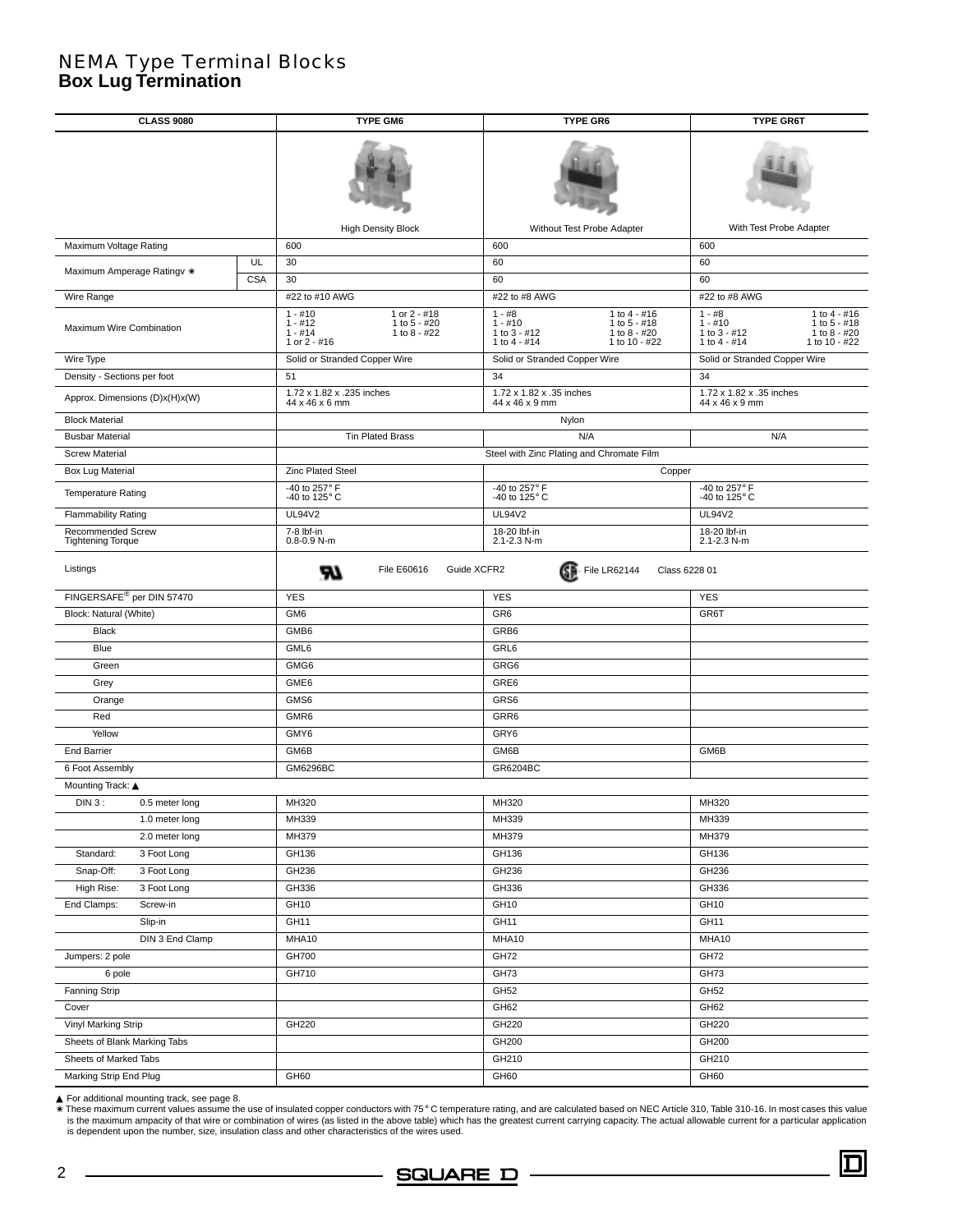#### NEMA Type Terminal Blocks **Box Lug Termination**

| TYPE GK6                                                                                                       | <b>TYPE GC6</b>                                                                                                         | <b>TYPE GD6</b>                                                                                                       | <b>TYPE GE6</b>                                                                                               |  |  |  |
|----------------------------------------------------------------------------------------------------------------|-------------------------------------------------------------------------------------------------------------------------|-----------------------------------------------------------------------------------------------------------------------|---------------------------------------------------------------------------------------------------------------|--|--|--|
|                                                                                                                |                                                                                                                         |                                                                                                                       |                                                                                                               |  |  |  |
| Mounts on Channel or Directly to a Panel                                                                       |                                                                                                                         |                                                                                                                       |                                                                                                               |  |  |  |
| 600                                                                                                            | 600                                                                                                                     | 600                                                                                                                   | 600                                                                                                           |  |  |  |
| 70                                                                                                             | 110                                                                                                                     | 180                                                                                                                   | 255                                                                                                           |  |  |  |
| 40                                                                                                             | 85                                                                                                                      | 170                                                                                                                   | 280                                                                                                           |  |  |  |
| #22 to #10 AWG                                                                                                 | #18 to #4 AWG                                                                                                           | #12 to #1/0 AWG                                                                                                       | #6 AWG to 250 kcmil                                                                                           |  |  |  |
| $1 - #10$<br>1 or $5 - #18$<br>1 or 2 - #12<br>1 to 8 - #20<br>1 to 10 - #22<br>1 or $2 - #14$<br>1 to 4 - #16 | $1 - #4$<br>1 or 5 - #12<br>$1 - #6$<br>1 to 6 - #14<br>1 or $2 - #8$<br>1 to 6 - #16<br>1 to 4 - #10<br>$1 to 8 - #18$ | $1 - #1/0$<br>1 to $3 - #6$<br>$1 - #1$<br>1 to $5 - #8$<br>$1 - #2$<br>1 to $6 - #10$<br>1 or 2 - #4<br>1 to 7 - #12 | 1 - 250 kcmil<br>$1 - #1/0$<br>$1 - #4/0$<br>$1 - #1$<br>$1 - #3/0$<br>$1 - #2$<br>$1 - #2/0$<br>1 - #4 or #6 |  |  |  |
| Solid or Stranded Copper Wire                                                                                  | Solid or Stranded Copper Wire                                                                                           | Solid or Stranded Copper Wire                                                                                         | Copper or Aluminum Wire                                                                                       |  |  |  |
| 35                                                                                                             | 28                                                                                                                      | 17                                                                                                                    | 10                                                                                                            |  |  |  |
| 1.40 x 1.39 x .35 inches<br>36 x 35 x 9 mm                                                                     | 1.99 x 2.13 x .43 inches<br>50 x 54 x 11 mm                                                                             | 2.12 x 2.71 x .70 inches<br>54 x 69 x 18 mm                                                                           | 3.32 x 2.34 x 1.17 inches<br>84 x 59 x 30 mm                                                                  |  |  |  |
|                                                                                                                |                                                                                                                         | Nylon                                                                                                                 |                                                                                                               |  |  |  |
| N/A                                                                                                            | <b>Tin Plated Brass</b>                                                                                                 | <b>Tin Plated Copper</b>                                                                                              | N/A                                                                                                           |  |  |  |
|                                                                                                                | Steel with Zinc Plating and Chromate Film                                                                               |                                                                                                                       | Aluminum with Tin Plating                                                                                     |  |  |  |
| Copper                                                                                                         | <b>Zinc Plated Steel</b>                                                                                                | <b>Tin Plated Steel</b>                                                                                               | Tin Plated Aluminum                                                                                           |  |  |  |
| -40 to 257° F<br>-40 to 125° C                                                                                 | -40 to 257° F<br>-40 to 125° C                                                                                          | -40 to 257° F<br>-40 to 125° C                                                                                        | -40 to 257° F<br>-40 to 125° C                                                                                |  |  |  |
| <b>UL94V2</b>                                                                                                  | <b>UL94V2</b>                                                                                                           | <b>UL94V2</b>                                                                                                         | <b>UL94V2</b>                                                                                                 |  |  |  |
| 11-12 lbf-in<br>$1.2 - 1.4 N-m$                                                                                | 32-35 lbf-in<br>3.6-4.0 N-m                                                                                             | 45-50 lbf-in<br>5.0-5.6 N-m                                                                                           | 225-250 lbf-in<br>25.4-28.2 N-m                                                                               |  |  |  |
| Я١                                                                                                             | File E60616<br>Guide XCFR2                                                                                              | File LR62144<br>Class 6228 01<br>GF                                                                                   |                                                                                                               |  |  |  |
| <b>NO</b>                                                                                                      | NO.                                                                                                                     | <b>NO</b>                                                                                                             | <b>NO</b>                                                                                                     |  |  |  |
| GK6                                                                                                            | GC6                                                                                                                     | GD <sub>6</sub>                                                                                                       | GE <sub>6</sub>                                                                                               |  |  |  |
| GKB6                                                                                                           |                                                                                                                         |                                                                                                                       |                                                                                                               |  |  |  |
| GKL6                                                                                                           |                                                                                                                         |                                                                                                                       |                                                                                                               |  |  |  |
| GKG6                                                                                                           |                                                                                                                         |                                                                                                                       |                                                                                                               |  |  |  |
| GKE6                                                                                                           |                                                                                                                         |                                                                                                                       |                                                                                                               |  |  |  |
| GKS6                                                                                                           |                                                                                                                         |                                                                                                                       |                                                                                                               |  |  |  |
| GKR6                                                                                                           |                                                                                                                         |                                                                                                                       |                                                                                                               |  |  |  |
| GKY6                                                                                                           |                                                                                                                         |                                                                                                                       |                                                                                                               |  |  |  |
| GK6B                                                                                                           | GC6B                                                                                                                    | GD6B                                                                                                                  | Not Required                                                                                                  |  |  |  |
|                                                                                                                | GC6166BC                                                                                                                |                                                                                                                       |                                                                                                               |  |  |  |
|                                                                                                                | MH320                                                                                                                   | MH320                                                                                                                 | MH320                                                                                                         |  |  |  |
|                                                                                                                | MH339                                                                                                                   | MH339                                                                                                                 | MH339                                                                                                         |  |  |  |
|                                                                                                                | MH379                                                                                                                   | MH379                                                                                                                 | MH379                                                                                                         |  |  |  |
| GH136                                                                                                          | GH136                                                                                                                   | GH136                                                                                                                 | GH136                                                                                                         |  |  |  |
| GH236                                                                                                          | GH236                                                                                                                   | GH236                                                                                                                 | GH236                                                                                                         |  |  |  |
| GH336                                                                                                          | GH336                                                                                                                   | GH336                                                                                                                 | GH336                                                                                                         |  |  |  |
| GH10                                                                                                           | GH <sub>10</sub>                                                                                                        | GH10                                                                                                                  | GH10                                                                                                          |  |  |  |
| $\sim$ $\sim$ $\sim$                                                                                           | GH11                                                                                                                    | GH11                                                                                                                  | $\sim$ $\sim$ $\sim$                                                                                          |  |  |  |
|                                                                                                                | MHA10                                                                                                                   | MHA10                                                                                                                 | MHA10                                                                                                         |  |  |  |
| GH72                                                                                                           | GH74                                                                                                                    | GH76                                                                                                                  | Not Available                                                                                                 |  |  |  |
| GH73                                                                                                           | GH75                                                                                                                    | GH77                                                                                                                  | Not Available                                                                                                 |  |  |  |
| GH <sub>52</sub>                                                                                               |                                                                                                                         |                                                                                                                       |                                                                                                               |  |  |  |
|                                                                                                                |                                                                                                                         |                                                                                                                       |                                                                                                               |  |  |  |
| GH220                                                                                                          | GH220                                                                                                                   | GH220                                                                                                                 | GH220                                                                                                         |  |  |  |
|                                                                                                                |                                                                                                                         | GH200                                                                                                                 |                                                                                                               |  |  |  |
|                                                                                                                |                                                                                                                         | GH210                                                                                                                 |                                                                                                               |  |  |  |
| GH <sub>60</sub>                                                                                               | GH <sub>60</sub>                                                                                                        | GH <sub>60</sub>                                                                                                      | GH <sub>60</sub>                                                                                              |  |  |  |

 $\overline{\phantom{0}}$ 

 $\mathbf{D}$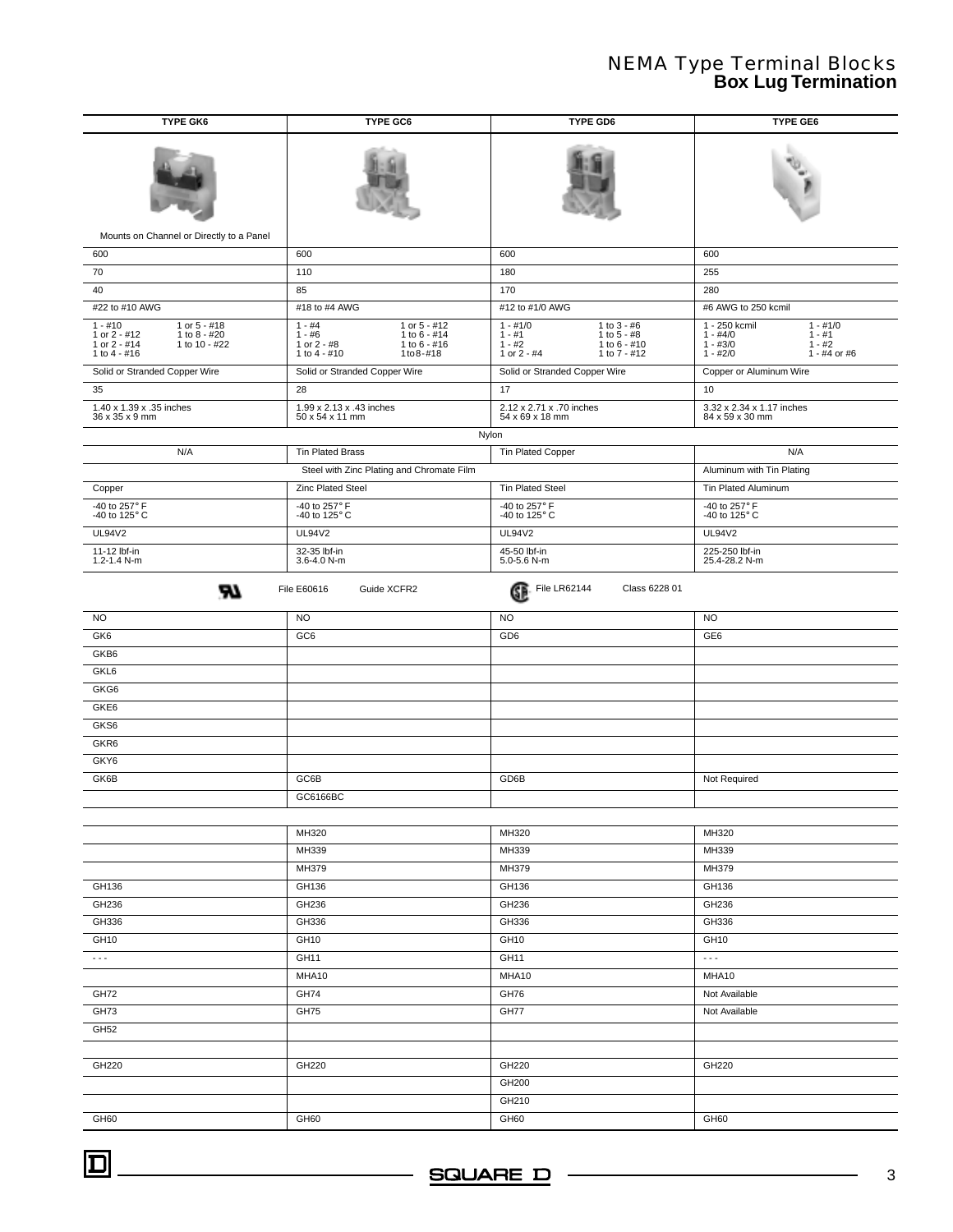#### NEMA Type Terminal Blocks **Other Terminations**

| <b>CLASS 9080</b>                                    | <b>TYPE GA6</b>                                                                                                            | TYPE GP6                                                     | TYPE GS6                                                                                                                              |  |
|------------------------------------------------------|----------------------------------------------------------------------------------------------------------------------------|--------------------------------------------------------------|---------------------------------------------------------------------------------------------------------------------------------------|--|
|                                                      | <b>Flat Terminal Connectors</b>                                                                                            | <b>Pressure Wire Connectors</b>                              | Slip-on Connectors                                                                                                                    |  |
| Maximum Voltage Rating                               | 600                                                                                                                        | 600                                                          | 600                                                                                                                                   |  |
|                                                      | UL<br>40                                                                                                                   | 40                                                           | 20                                                                                                                                    |  |
| Maximum Amperage Rating *                            | <b>CSA</b><br>40                                                                                                           | 40                                                           | 20                                                                                                                                    |  |
| Wire Range                                           | #22 to #12 AWG                                                                                                             | #18 to #12 AWG                                               | #22 to #12 AWG                                                                                                                        |  |
| Maximum Wire Combination                             | Ring or Spade Connectors<br>1 or $2 - #12$<br>1 or 2 - #18<br>1 or 2 - #14<br>1 or 2 - #20<br>1 or 2 - #16<br>1 or 2 - #22 | 1 or 2 - #12<br>1 or 2 - #14<br>1 or 2 - #16<br>1 or 2 - #18 | .250 x .032" Slip-on Connectors<br>1 or $2 - #12$<br>1 or 2 - #18<br>1 or $2 - #14$<br>1 or 2 - #20<br>1 or $2 - #16$<br>1 or 2 - #22 |  |
| Wire Type                                            | Solid or Stranded Copper Wire                                                                                              | Solid or Stranded Copper Wire                                | Solid or Stranded Copper Wire                                                                                                         |  |
| Density - Sections per foot                          | 32                                                                                                                         | 32                                                           | 16                                                                                                                                    |  |
| Approx. Dimensions (D)x(H)x(W)                       | 1.80 x 1.48 x .37 inches<br>46 x 38 x 10 mm                                                                                | 1.80 x 1.48 x .37 inches<br>46 x 38 x 10 mm                  | 2.19 x 1.69 x .75 inches<br>56 x 43 x 19 mm                                                                                           |  |
| <b>Block Material</b>                                |                                                                                                                            | Nylon                                                        |                                                                                                                                       |  |
| <b>Busbar Material</b>                               |                                                                                                                            | <b>Tin Plated Brass</b>                                      |                                                                                                                                       |  |
| <b>Screw Material</b>                                |                                                                                                                            | Steel with Zinc Plating and Chromate Film                    | N/A                                                                                                                                   |  |
| Box Lug Material                                     | N/A                                                                                                                        | N/A                                                          | N/A                                                                                                                                   |  |
| <b>Temperature Rating</b>                            | -40 to 257° F<br>-40 to 125° C                                                                                             | -40 to 257° F<br>-40 to 125° C                               | -40 to 257° F<br>-40 to 125 $\degree$ C                                                                                               |  |
| <b>Flammability Rating</b>                           | <b>UL94V2</b>                                                                                                              | <b>UL94V2</b>                                                | <b>UL94V2</b>                                                                                                                         |  |
| Recommended Screw<br><b>Tightening Torque</b>        | 18-20 lbf-in<br>2.1-2.3 N-m                                                                                                | 18-20 lbf-in<br>2.1-2.3 N-m                                  | N/A                                                                                                                                   |  |
| Listings                                             | File E60616<br>Я                                                                                                           | Guide XCFR2<br><b>File LR62144</b>                           | Class 6228 01                                                                                                                         |  |
| FINGERSAFE <sup>®</sup> per DIN 57470                | <b>YES</b>                                                                                                                 | <b>NO</b>                                                    | <b>NO</b>                                                                                                                             |  |
| Block: Natural (White)                               | GA <sub>6</sub>                                                                                                            | GP <sub>6</sub>                                              | GS <sub>6</sub>                                                                                                                       |  |
| <b>Black</b>                                         |                                                                                                                            |                                                              |                                                                                                                                       |  |
| Blue                                                 |                                                                                                                            |                                                              |                                                                                                                                       |  |
| Green                                                |                                                                                                                            |                                                              |                                                                                                                                       |  |
| Grey                                                 |                                                                                                                            |                                                              |                                                                                                                                       |  |
| Orange                                               |                                                                                                                            |                                                              |                                                                                                                                       |  |
| Red                                                  |                                                                                                                            |                                                              |                                                                                                                                       |  |
| Yellow                                               |                                                                                                                            |                                                              |                                                                                                                                       |  |
| <b>End Barrier</b>                                   | GP6B                                                                                                                       | GP6B                                                         | GF6B                                                                                                                                  |  |
| 6 Foot Assembly                                      | GA6188BC                                                                                                                   | GP6188BC                                                     |                                                                                                                                       |  |
| Mounting Track: ▲                                    |                                                                                                                            |                                                              |                                                                                                                                       |  |
| $DIN3$ :<br>0.5 meter long                           | MH320                                                                                                                      | MH320                                                        | MH320                                                                                                                                 |  |
| 1.0 meter long                                       | MH339                                                                                                                      | MH339                                                        | MH339                                                                                                                                 |  |
| 2.0 meter long                                       | MH379                                                                                                                      | MH379                                                        | MH379                                                                                                                                 |  |
| Standard:<br>3 Foot Long                             | GH136                                                                                                                      | GH136                                                        | GH136                                                                                                                                 |  |
| Snap-Off:<br>3 Foot Long                             | GH236<br>GH336                                                                                                             | GH236<br>GH336                                               | GH236<br>GH336                                                                                                                        |  |
| High Rise:<br>3 Foot Long<br>End Clamps:<br>Screw-in | GH10                                                                                                                       | GH <sub>10</sub>                                             | GH10                                                                                                                                  |  |
| Slip-in                                              | GH11                                                                                                                       | GH11                                                         | GH11                                                                                                                                  |  |
|                                                      | MHA10                                                                                                                      | MHA10                                                        | MHA10                                                                                                                                 |  |
| DIN 3 End Clamp<br>Jumpers: 2 pole                   | GH78                                                                                                                       | GH78                                                         |                                                                                                                                       |  |
| 6 pole                                               | GH79                                                                                                                       | GH79                                                         |                                                                                                                                       |  |
| <b>Fanning Strip</b>                                 | GH51                                                                                                                       | GH53                                                         |                                                                                                                                       |  |
| Cover                                                |                                                                                                                            |                                                              |                                                                                                                                       |  |
| Vinyl Marking Strip                                  | GH220                                                                                                                      | GH220                                                        |                                                                                                                                       |  |
| Sheets of Blank Marking Tabs                         |                                                                                                                            |                                                              | GH200                                                                                                                                 |  |
| Sheets of Marked Tabs                                |                                                                                                                            |                                                              | GH210                                                                                                                                 |  |
| Marking Strip End Plug                               | GH60                                                                                                                       | GH60                                                         |                                                                                                                                       |  |
|                                                      |                                                                                                                            |                                                              |                                                                                                                                       |  |

▲ For additional mounting track, see page 8.<br>\* These maximum current values assume the use of insulated copper conductors with 75° C temperature rating, and are calculated based on NEC Article 310, Table 310-16. In most c

 $\overline{\mathbf{D}}$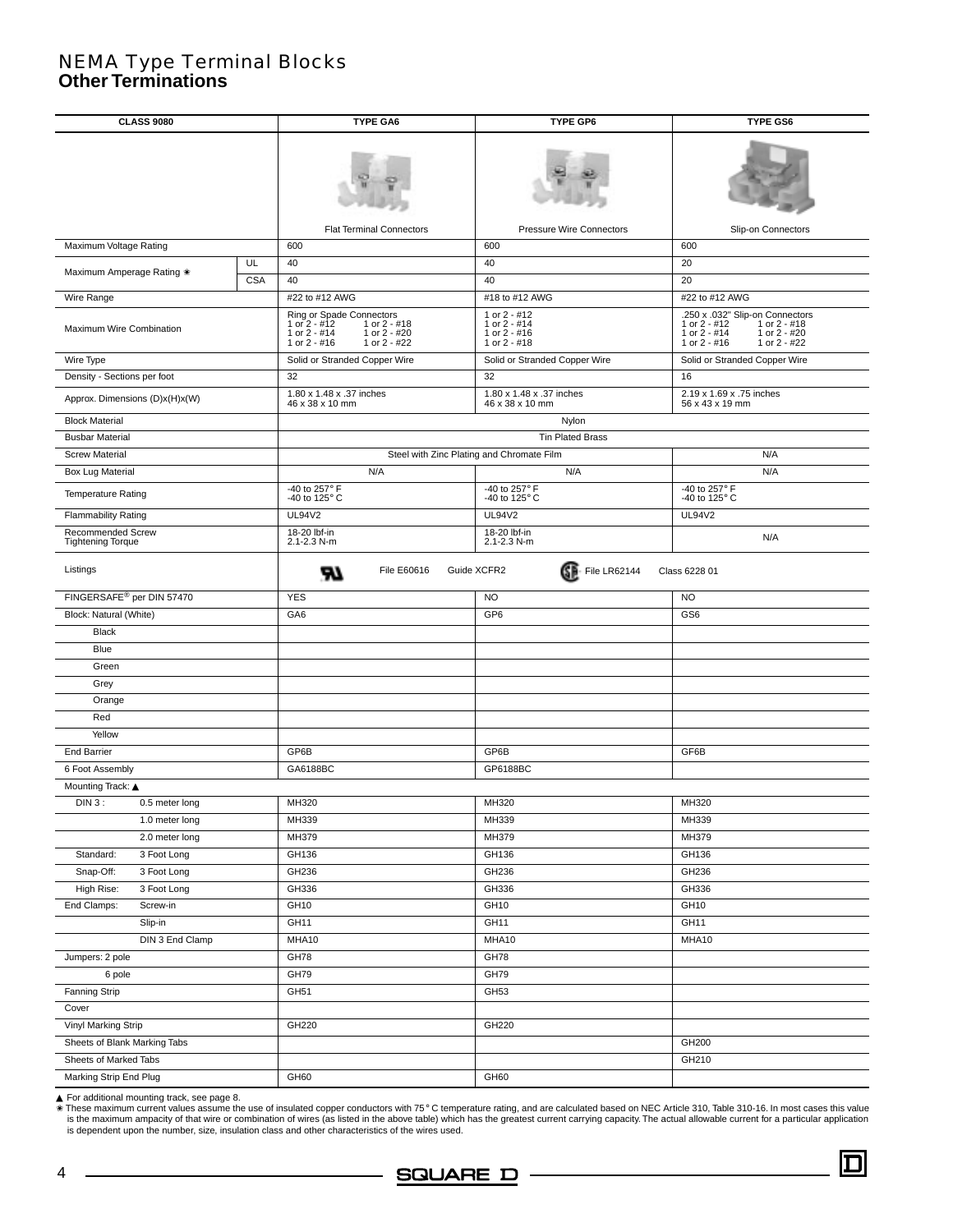#### NEMA Type Terminal Blocks **Other Blocks**

| <b>CLASS 9080</b>                             |           | <b>TYPE GF6</b>                                                       | <b>TYPE GG6</b>                                                     | TYPE GT6                                                              |  |  |
|-----------------------------------------------|-----------|-----------------------------------------------------------------------|---------------------------------------------------------------------|-----------------------------------------------------------------------|--|--|
|                                               |           |                                                                       | <b>Circuit Isolating Switch</b>                                     | Transient Voltage Suppressor                                          |  |  |
| Maximum Voltage Rating                        |           | 600                                                                   | 600                                                                 | 120                                                                   |  |  |
| Maximum Amperage Rating *                     | UL<br>CSA | 30<br>30                                                              | 30<br>30                                                            | N/A                                                                   |  |  |
| Wire Range                                    |           | #18 to #10 AWG                                                        | #18 to #10 AWG                                                      | #18 to #10 AWG                                                        |  |  |
| Maximum Wire Combination                      |           | 1 to 4 - #16<br>$1 - #10$<br>1 to $4 - #18$<br>$1 - #12$<br>$1 - #14$ | $1 - #10$<br>1 to 4 - #16<br>1 to 4 - #18<br>$1 - #12$<br>$1 - #14$ | $1 - #10$<br>1 or 2 - #16<br>1 to $4 - #18$<br>$1 - #12$<br>$1 - #14$ |  |  |
| Wire Type                                     |           | Solid or Stranded Copper Wire                                         | Solid or Stranded Copper Wire                                       | Solid or Stranded Copper Wire                                         |  |  |
| Density - Sections per foot                   |           | 16                                                                    | 16                                                                  | 24                                                                    |  |  |
| Approx. Dimensions (D)x(H)x(W)                |           | 2.19 x 2.33 x .75 inches<br>56 x 59 x 19 mm                           | 2.19 x 2.07 x .76 inches<br>56 x 53 x 19 mm                         | 2.16 x 2.55 x .50 inches<br>55 x 65 x 13 mm                           |  |  |
| <b>Block Material</b>                         |           |                                                                       | Nylon                                                               |                                                                       |  |  |
| <b>Busbar Material</b>                        |           |                                                                       | <b>Tin Plated Copper</b>                                            | $\overline{\phantom{0}}$                                              |  |  |
| <b>Screw Material</b>                         |           |                                                                       | Steel with Zinc Plating and Chromate                                |                                                                       |  |  |
| <b>Box Lug Material</b>                       |           | $\equiv$                                                              |                                                                     | Copper                                                                |  |  |
| Temperature Rating                            |           | -40 to 221° F<br>-40 to 105° C                                        | -40 to 257° F<br>-40 to 125° C                                      | -40 to 257° F<br>-40 to 125° C                                        |  |  |
| <b>Flammability Rating</b>                    |           | <b>UL94V2</b>                                                         | <b>UL94V2</b>                                                       | <b>UL94V2</b>                                                         |  |  |
| Recommended Screw<br><b>Tightening Torque</b> |           | 18-20 lbf-in<br>2.1-2.3 N-m                                           | 18-20 lbf-in<br>2.1-2.3 N-m                                         | 18-20 lbf-in<br>2.1-2.3 N-m                                           |  |  |
| Listings                                      |           | File E60616<br>Я١                                                     | Guide XCFR2<br><b>File LR62144</b>                                  | Class 6228 01                                                         |  |  |
| FINGERSAFE <sup>®</sup> per DIN 57470         |           | <b>YES</b>                                                            | <b>NO</b>                                                           | <b>YES</b>                                                            |  |  |
| Block: Natural (White)                        |           | GF <sub>6</sub>                                                       | GG <sub>6</sub>                                                     | GT <sub>6</sub>                                                       |  |  |
| <b>Black</b>                                  |           |                                                                       |                                                                     |                                                                       |  |  |
| Blue                                          |           |                                                                       |                                                                     |                                                                       |  |  |
| Green                                         |           |                                                                       |                                                                     |                                                                       |  |  |
| Grey                                          |           |                                                                       |                                                                     |                                                                       |  |  |
| Orange                                        |           |                                                                       |                                                                     |                                                                       |  |  |
| Red                                           |           |                                                                       |                                                                     |                                                                       |  |  |
| Yellow                                        |           |                                                                       |                                                                     |                                                                       |  |  |
| <b>End Barrier</b>                            |           | GF6B                                                                  | GF6B                                                                | GT6B                                                                  |  |  |
| 6 Foot Assembly                               |           | GF694BC                                                               |                                                                     |                                                                       |  |  |
| Mounting Track: ▲                             |           |                                                                       |                                                                     |                                                                       |  |  |
| $DIN3$ :<br>0.5 meter long                    |           | <b>MH320</b>                                                          | MH320                                                               | <b>MH320</b>                                                          |  |  |
| 1.0 meter long                                |           | MH339                                                                 | MH339                                                               | MH339                                                                 |  |  |
| 2.0 meter long                                |           | MH379                                                                 | MH379                                                               | MH379                                                                 |  |  |
| Standard:<br>3 Foot Long                      |           | GH136                                                                 | GH136                                                               | GH136                                                                 |  |  |
| 3 Foot Long<br>Snap-Off:                      |           | GH236                                                                 | GH236                                                               | GH236                                                                 |  |  |
| High Rise:<br>3 Foot Long                     |           | GH336                                                                 | GH336                                                               | GH336                                                                 |  |  |
| End Clamps: Screw-in                          |           | GH <sub>10</sub>                                                      | GH <sub>10</sub>                                                    | GH10                                                                  |  |  |
| Slip-in                                       |           | GH11                                                                  | GH11                                                                | GH11                                                                  |  |  |
| DIN 3 End Clamp                               |           | MHA10                                                                 | MHA10                                                               | MHA10                                                                 |  |  |
| Blown Fuse Indicator: 120-240 V               |           | GLP3                                                                  |                                                                     |                                                                       |  |  |
| Blown Fuse Indicator: 277-600 V               |           | GLP6                                                                  |                                                                     |                                                                       |  |  |
| Replacement Fuse Puller                       |           | GH63                                                                  |                                                                     |                                                                       |  |  |
| Vinyl Marking Strip                           |           |                                                                       | GH220                                                               | GH220                                                                 |  |  |
| Sheets of Blank Marking Tabs                  |           | GH200                                                                 | GH200                                                               | GH200                                                                 |  |  |
| Sheets of Marked Tabs                         |           | GH210                                                                 | GH210                                                               | GH210                                                                 |  |  |
| Marking Strip End Plug                        |           |                                                                       |                                                                     | GH60                                                                  |  |  |

▲ For additional mounting track, see page 8.

✬ These maximum current values assume the use of insulated copper conductors with 75° C temperature rating, and are calculated based on NEC Article 310, Table 310-16. In most cases this value is the maximum ampacity of that wire or combination of wires (as listed in the above table) which has the greatest current carrying capacity. The actual allowable current for a particular application<br>is dependent upon the

 $\overline{\mathbf{D}}$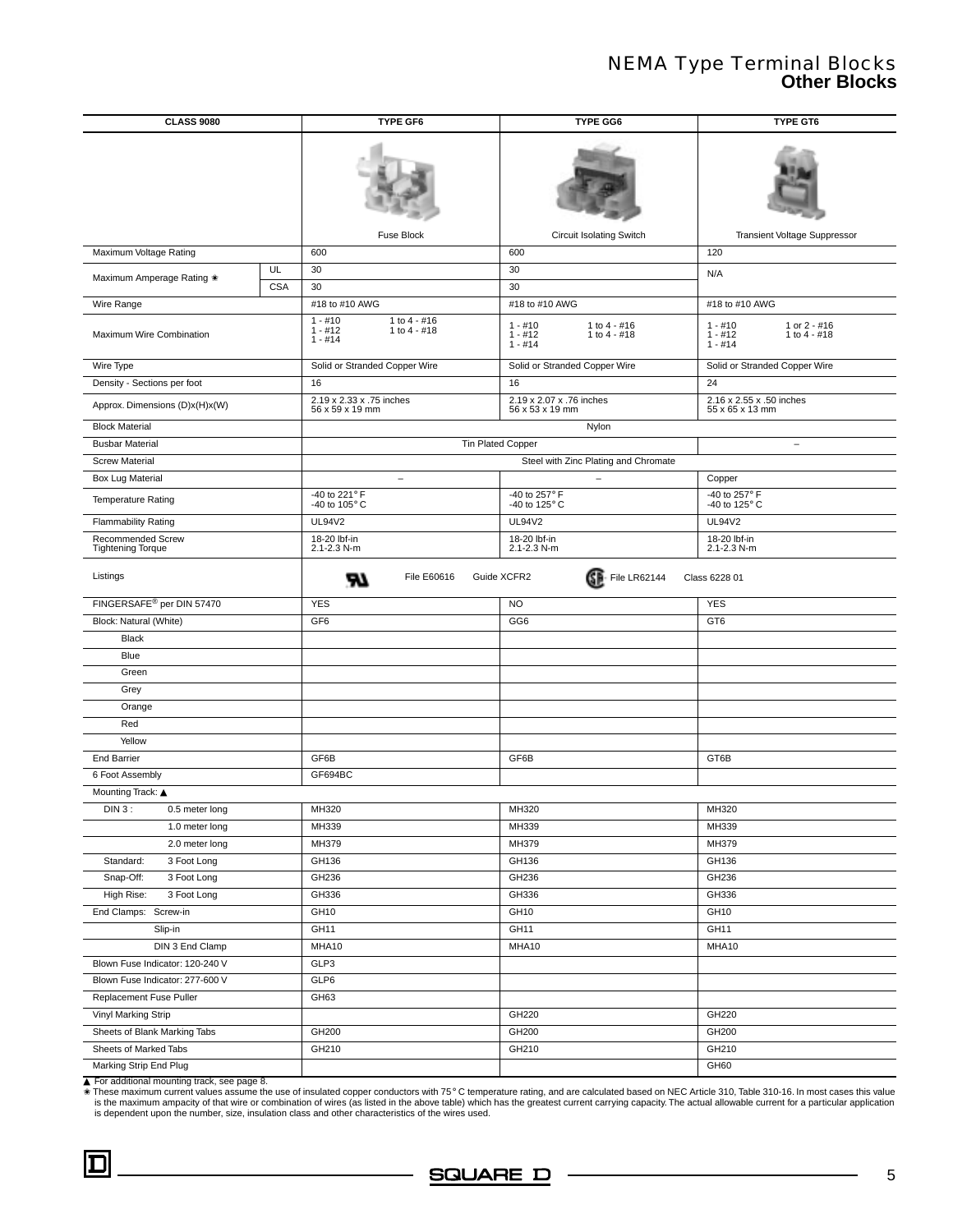#### NEMA Type Terminal Blocks **Supplementary Protectors One Pole Thermal-Magnetic Control Circuit Protectors**



#### **Single Pole Type GCB Circuit Protector Blocks**

- A. Thermal-Magnetic circuit protector
- B. 14 different stock current ratings 0.1 to 15 Amp
- C. On Off switch
- D. Visible trip indication
- E. Mounts on Class 9080 Type GH track and on DIN mounting track

The 9080GCB... have solderless box lugs. They accept 1 #10 -16 Cu AWG wire.

#### **Technical Data:**

Dielectric Strength 1500 Vac Insulation Resistance 100 MΩ Weight **approx.** 2.2 oz.<br>Terminals: Terminals: **approx** Box lug type Recommended tightening torque Approvals File E152841

Box lug type<br> $8-10$  lbf-in  $(0.9 - 1.1 N-m)$ CCN QVNU2 File LR25490

FINGERSAFE**®** per DIN 57470 YES

#### **Type GCB Circuit Protector Application Data Technical Data:**

Maximum voltage rating 250VAC/65VDC (GCB01 through 70) 125VAC/65VDC (GCB100 and 150)

Maximum interrupting rating 200 Amperes, but not exceeding 10,000% (100 times) rated current

#### **Selection:**

In order to properly select a Class 9080 Type GCB circuit protector, follow the following steps:

- 1. Determine the inrush correction factor from Table A at right.
- 2. Determine the temperature correction factor from Table B at right.
- 3. Determine the sealed current of the load that is being protected.
- 4. Multiply the sealed current by the two correction factors and choose the closest circuit protector.

**Note:** Choosing a circuit protector with a value lower than the calculated value might cause nuisance tripping, while choosing the larger might provide a protector that will not properly protect the load.

**Example:** Solenoid with sealed current of .75 Amps, an inrush ratio of 1:6 and in an ambient temperature of 85˚F.

> $0.75 \times 1.5 \times 1.05 = 1.18$ Choose the 1.2 Amp protector

The 9080GCB... circuit protectors come standard with the track adapter for mounting on 9080GH track (replacement adapter is 9080GH64). Removal of this adapter permits mounting on 9080MH2xx, MH3xx, and AM1 track. See page 8 for complete listing of available tracks. Use the 9080MH62 (see page 9) mounting adapter for the 9080MH1xx DIN 1 track.

| Maximum                                | Internal                                         | Maximum         | <b>Single Pole Type</b>                                                                |
|----------------------------------------|--------------------------------------------------|-----------------|----------------------------------------------------------------------------------------|
| Current +                              | Resistance $\Omega$                              | Voltage         |                                                                                        |
| 0.1<br>0.5<br>0.8<br>1.0<br>1.2<br>1.5 | 133<br>6.6<br>2.55<br>1.97<br>1.22<br>.86<br>.49 | 250VAC<br>65VDC | GCB01<br>GCB05<br>GCB08<br>GCB <sub>10</sub><br>GCB <sub>12</sub><br>GCB <sub>15</sub> |
| 2.0<br>2.5<br>3.0<br>4.0<br>5.0<br>7.0 | .31<br>.20<br>.10<br>.08<br>.03                  |                 | GCB <sub>20</sub><br>GCB <sub>25</sub><br>GCB30<br>GCB40<br>GCB50<br>GCB70             |
| 10.0                                   | < 0.02                                           | 125VAC          | GCB100                                                                                 |
| 15.0                                   | < 0.02                                           | 65VDC           | GCB150                                                                                 |

♦ These maximum current values assume the use of insulated copper conductors with 75°C temperature rating, and are calculated based on NEC Article 310, Table 310-16. In most cases this value is the maximum ampacity of that wire or combination of wires (as listed in the above table) which has the greatest current carrying capacity. The actual allowable current for a particular application is dependent upon the number, size, insulation class and other characteristics of the wires used.

#### **Table A Inrush Ration Correction Table**

| Inrush Ratio | 1:1 to 1:4      | 1:5              | 1:6 | 1.7<br> | 1:8      |
|--------------|-----------------|------------------|-----|---------|----------|
| Factor       | $\Omega$<br>1.0 | $\Lambda$<br>۰., | 1.5 | 1.6     | $\cdots$ |

#### **Table B**

#### **Ambient Temperature Correction Table**

| Ambient     | 70°F              | $100^{\circ}$ F   | 120°F              | $140^\circ F$   | 160°F             | 180°F             | 200°F             |
|-------------|-------------------|-------------------|--------------------|-----------------|-------------------|-------------------|-------------------|
| Temperature | $(21.1^{\circ}C)$ | $(37.8^{\circ}C)$ | $(48.9^{\circ}C)$  | $(60^{\circ}C)$ | $(71.1^{\circ}C)$ | $(82.2^{\circ}C)$ | $(93.3^{\circ}C)$ |
| Factor      | 1.0               | .                 | $\sqrt{2}$<br>ے. ا | 1.3             | 1.4               | 1.5               | 1.6               |

#### **Tripping Time:**

Tripping time of the circuit protector is determined from Table C below. Divide the circuit protector value by the temperature correction factor from Table B above to determine actual rated current referenced in Table C.

#### **Table C**

#### **Tripping times in seconds at 70**°**F (21.1**°**C)**

| Percent rated<br>current          | 100%    | 200%      |    | 300%   400%   500% |      | 600%       | 1000%      | 2000% and<br>greater |
|-----------------------------------|---------|-----------|----|--------------------|------|------------|------------|----------------------|
| <b>Tripping Time</b><br>(seconds) | no trip | $10 - 40$ | 38 | $1.5 - 9$          | .8-6 | $.003 - 4$ | $.003 - 2$ | Max. .02             |

**Note:** When several protectors are channel mounted adjacent to each other, the "no trip" current will be 80% of rated current at 70°F.

m

6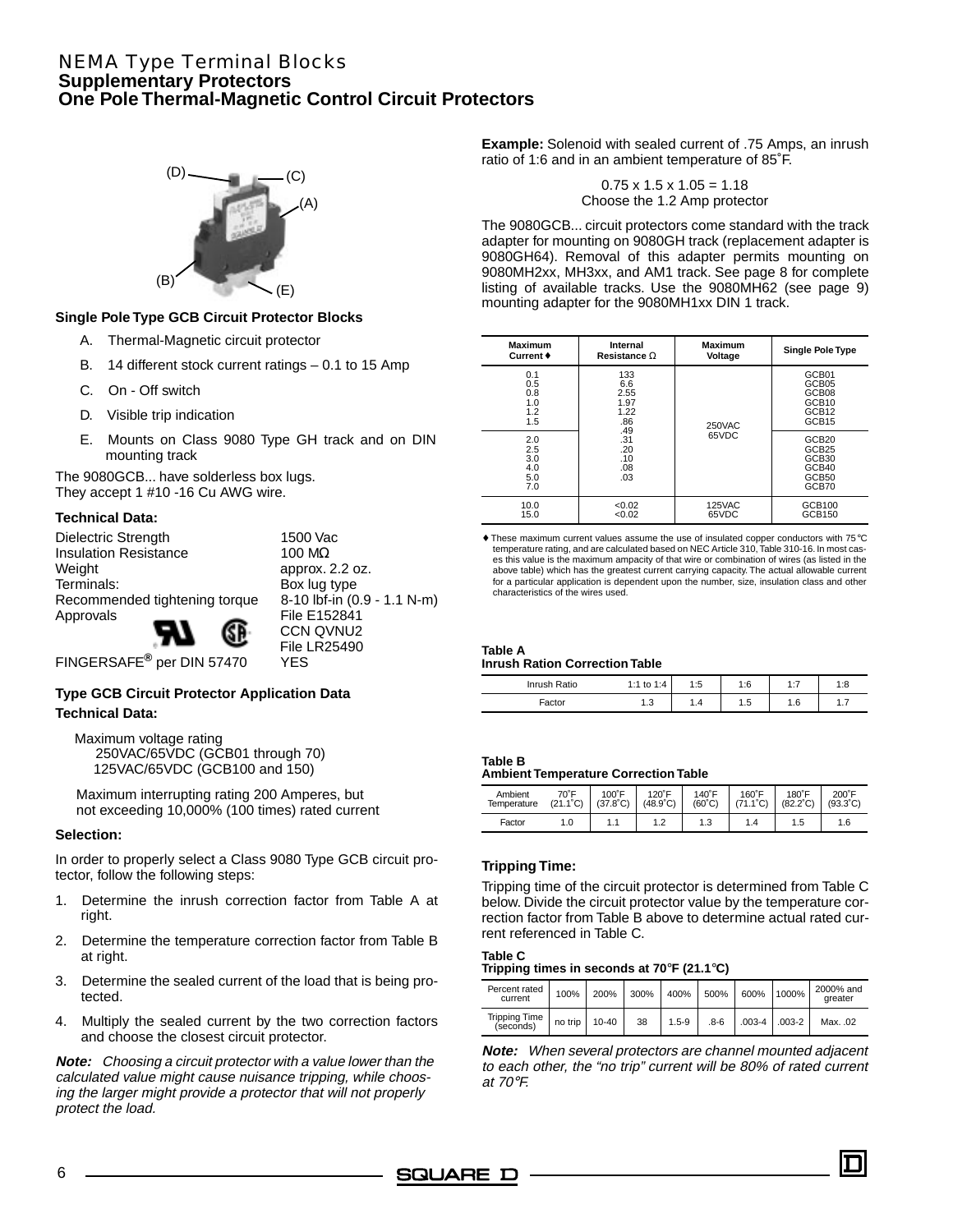#### NEMA Type Terminal Blocks **Supplementary Protectors One Pole Thermal-Magnetic Control Circuit Protectors**

GB2-CB06

回

| <b>Specifications</b>                                                  |                                                                                                                                                                                        |  |  |  |  |
|------------------------------------------------------------------------|----------------------------------------------------------------------------------------------------------------------------------------------------------------------------------------|--|--|--|--|
| Conformity to standards                                                | UL file # E164873 Guide QVNU2 tested per UL standard 1077 supplemental protectors<br>CSA Class 3215 01<br>IEC 157-1<br>VDE 0660                                                        |  |  |  |  |
| Protective treatment                                                   | Tropical climate finish                                                                                                                                                                |  |  |  |  |
| Enclosure rating                                                       | IP 201 conforming to IEC 144 finger safe terminals                                                                                                                                     |  |  |  |  |
| Ambient temperature                                                    | -4 to 140°F (-20 to 60°C) mounted in open air                                                                                                                                          |  |  |  |  |
| Operating position                                                     | $\pm$ 30° from the vertical plane                                                                                                                                                      |  |  |  |  |
| <b>Technical characteristics</b>                                       |                                                                                                                                                                                        |  |  |  |  |
| Rated insulation voltage                                               | 300 Vac max                                                                                                                                                                            |  |  |  |  |
| Thermal ratings                                                        | 0.5A, 1A, 2A, 3A, 4A, 5A, 6A, 8A, 10A, 12A                                                                                                                                             |  |  |  |  |
| Rating selection according to average<br>ambient temperature<br>Factor | Average ambient temperature in °C<br>$-10$<br>$+20$<br>$-20$<br>$\Omega$<br>$+10$<br>$+30$<br>$+40$<br>$+50$<br>$+60$<br>1.2<br>1.15<br>1.1<br>1.05<br>1.0<br>.95<br>.90<br>.85<br>.80 |  |  |  |  |
| Breaking capacity                                                      | 1.5 kA/220V conforming to IEC 157-1 (P1)                                                                                                                                               |  |  |  |  |
| Operating current of magnetic trips                                    | 12 to 16 times thermal rating                                                                                                                                                          |  |  |  |  |
| Mechanical life                                                        | 8,000 operations                                                                                                                                                                       |  |  |  |  |
| Maximum wire sizes                                                     | $\overline{2}$<br>1<br>Number of conductors<br>1 to $2.5$ mm <sup>2</sup><br>4mm <sup>2</sup><br>Standard wire<br>(12AWG)<br>(16AWG)                                                   |  |  |  |  |
| Recommended tightening torque                                          | 11 lbf-in (1.2 N-m)                                                                                                                                                                    |  |  |  |  |
| Mounting                                                               | 35 mm Din 3 or Din 1                                                                                                                                                                   |  |  |  |  |

| <b>Description</b>                                     | <b>Thermal Rating (A)</b> | <b>Standard Pack *</b> | <b>Catalog Number</b> |
|--------------------------------------------------------|---------------------------|------------------------|-----------------------|
| One pole Thermal Magnetic<br>Control Circuit Protector | 0.5                       | 6                      | GB2 CB05              |
|                                                        |                           | 6                      | GB2 CB06              |
|                                                        | 2                         | 6                      | GB2 CB07              |
|                                                        | 3                         | 6                      | GB2 CB08              |
|                                                        | 4                         | 6                      | GB2 CB09              |
|                                                        | 5                         | 6                      | GB2 CB10              |
|                                                        | 6                         | 6                      | GB2 CB12              |
|                                                        | 8                         | 6                      | GB2 CB14              |
|                                                        | 10                        | 6                      | GB2 CB16              |
| $\sim$                                                 | 12                        | 6                      | GB2 CB20              |

| <b>Description</b>                                     | Thermal Rating (A) | Standard Pack* | <b>Catalog Number</b> |
|--------------------------------------------------------|--------------------|----------------|-----------------------|
| Two pole Thermal Magnetic<br>Control Circuit Protector | 0.5                | 6              | GB2-CD05              |
|                                                        |                    | 6              | GB2-CD06              |
|                                                        | $\overline{2}$     | 6              | GB2-CD07              |
| 3/L2(13)<br>4/T2(14)<br>1/L1<br>2/T1                   | 3                  | 6              | GB2-CD08              |
|                                                        | 4                  | 6              | GB2-CD09              |
|                                                        | 5                  | 6              | GB2-CD10              |
|                                                        | 6                  | 6              | GB2-CD12              |
|                                                        | 8                  | 6              | GB2-CD14              |
|                                                        | 10                 | 6              | GB2-CD16              |
|                                                        | 12                 | 6              | GB2-CD20              |

\*Must order in multiples of Standard Pack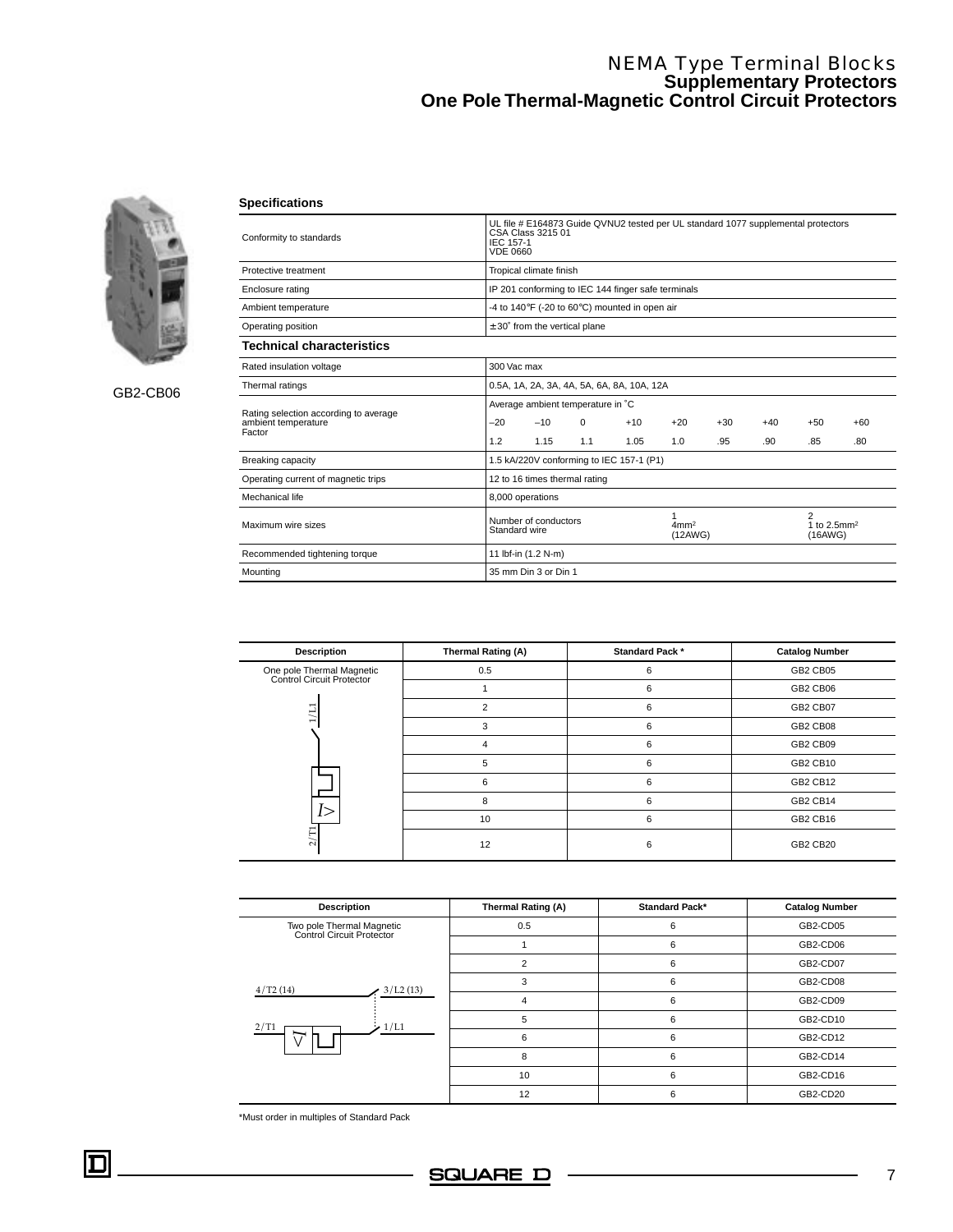#### NEMA Type Terminal Blocks **Mounting Track**

| <b>Description</b>                                                                                                                                                                                                                   |                                          | Length - meters (inches) | <b>Catalog Number</b> |
|--------------------------------------------------------------------------------------------------------------------------------------------------------------------------------------------------------------------------------------|------------------------------------------|--------------------------|-----------------------|
| <b>IEC Type Mounting Track:</b>                                                                                                                                                                                                      |                                          |                          |                       |
| DIN <sub>3</sub>                                                                                                                                                                                                                     |                                          |                          |                       |
| AM1-ED200<br>15 mm depth, 1 mm steel, zinc chromated                                                                                                                                                                                 | 2 m (78.74")                             | AM1ED200                 |                       |
| DIN <sub>3</sub>                                                                                                                                                                                                                     |                                          |                          |                       |
| AM1-DE200<br>15 mm depth, 1.5 mm steel, zinc chromated                                                                                                                                                                               |                                          | 2 m (78.74")             | AM1DE200              |
| DIN <sub>3</sub>                                                                                                                                                                                                                     |                                          |                          |                       |
| AM1-DP200<br>7.5 mm depth, 1 mm steel, zinc chromated                                                                                                                                                                                | $\sim$ $\sim$                            | 2 m (78.74")             | AM1DP200              |
| DIN <sub>3</sub>                                                                                                                                                                                                                     |                                          | $0.5$ m (19.68")         | 9080 MH220            |
|                                                                                                                                                                                                                                      | Galvanized steel,<br>(no mounting holes) | 1 m (39.37")             | 9080 MH239            |
| <b>Andrew Street, Square, Square, Square, Square, Square, Square, Square, Square, Square, Square, Square, Square, Square, Square, Square, Square, Square, Square, Square, Square, Square, Square, Square, Square, Square, Square</b> |                                          | 2 m (78.74")             | 9080 MH279            |
|                                                                                                                                                                                                                                      |                                          | $0.5$ m (19.68")         | 9080 MH320            |
| Symmetrical rail 35 x 7.5 mm (1.38" x .295") in compliance with EN 50022 standard (DIN 462777-3). Available in shorter length. Consult with Square D                                                                                 | Galvanized steel,<br>prepunched          | 1 m (39.37")             | 9080 MH339            |
| Field Office.                                                                                                                                                                                                                        |                                          | 2 m (78.74")             | 9080 MH379            |
| DIN <sub>1</sub>                                                                                                                                                                                                                     |                                          | $0.5$ m (19.68")         | 9080 MH120            |
|                                                                                                                                                                                                                                      | <b>STATISTICS</b>                        | 1 m (39.37")             | 9080 MH139            |
| Asymmetrical 32 mm (1.26") G rail in compliance with EN 50035 standard (DIN 46277-1).<br>Biochromated zinc steel (no mounting holes). Can only be used with GB2 circuit protectors.                                                  |                                          | 2 m (78.74")             | 9080 MH179            |
| <b>Nema Type Mounting Track:</b>                                                                                                                                                                                                     |                                          |                          |                       |
|                                                                                                                                                                                                                                      |                                          | $0.08$ m $(3")$          | 9080 GH103            |
| Standard Channel                                                                                                                                                                                                                     |                                          | $0.10$ m $(4")$          | 9080 GH104            |
|                                                                                                                                                                                                                                      |                                          | $0.13$ m $(5")$          | 9080 GH105            |
|                                                                                                                                                                                                                                      |                                          | $0.15$ m $(6")$          | 9080 GH106            |
|                                                                                                                                                                                                                                      | $0.18$ m $(7")$                          | 9080 GH107               |                       |
|                                                                                                                                                                                                                                      | $0.20$ m $(8")$                          | 9080 GH108               |                       |
|                                                                                                                                                                                                                                      | $0.23$ m $(9")$                          | 9080 GH109               |                       |
|                                                                                                                                                                                                                                      | $0.25$ m $(10")$                         | 9080 GH110               |                       |
|                                                                                                                                                                                                                                      | $0.28$ m $(11")$                         | 9080 GH111               |                       |
|                                                                                                                                                                                                                                      | $0.30$ m $(12")$                         | 9080 GH112               |                       |
|                                                                                                                                                                                                                                      | $0.33$ m $(13")$                         | 9080 GH113               |                       |
|                                                                                                                                                                                                                                      |                                          | $0.36$ m $(14")$         | 9080 GH114            |
| Made of galvanized steel.                                                                                                                                                                                                            |                                          | $0.38$ m $(15")$         | 9080 GH115            |
|                                                                                                                                                                                                                                      |                                          | $0.41$ m $(16")$         | 9080 GH116            |
|                                                                                                                                                                                                                                      | the party of the local division in       | $0.43$ m $(17")$         | 9080 GH117            |
|                                                                                                                                                                                                                                      |                                          | $0.46$ m $(18")$         | 9080 GH118            |
|                                                                                                                                                                                                                                      |                                          | $0.91$ m $(36")$         | 9080 GH136            |
| Supplied with prepunched holes to make installation easy.                                                                                                                                                                            |                                          | 1.22 m $(48)$            | 9080 GH148            |
|                                                                                                                                                                                                                                      |                                          | 1.83 m (72")             | 9080 GH172            |
| Snap-Off Channel<br>Made of galvanized steel with                                                                                                                                                                                    |                                          | $0.91$ m $(36")$         | 9080 GH236            |
| <b>CONTRACTOR</b><br>Manusco Jerusal Separated Segments, spaced<br>approximately 5/16 inch apart.<br>Supplied with prepunched holes to<br>make installation easy.                                                                    | 1.22 m $(48")$                           | 9080 GH248               |                       |
|                                                                                                                                                                                                                                      |                                          | $1.83$ m $(72")$         | 9080 GH272            |
| High Rise Channel<br>Made of extruded aluminum.<br>Supplied with prepunched                                                                                                                                                          |                                          | $0.91$ m $(36")$         | 9080 GH336            |
| holes to make installation easy.                                                                                                                                                                                                     |                                          |                          |                       |

 $\boxed{\mathbf{D}}$ 

 $\overline{\phantom{a}}$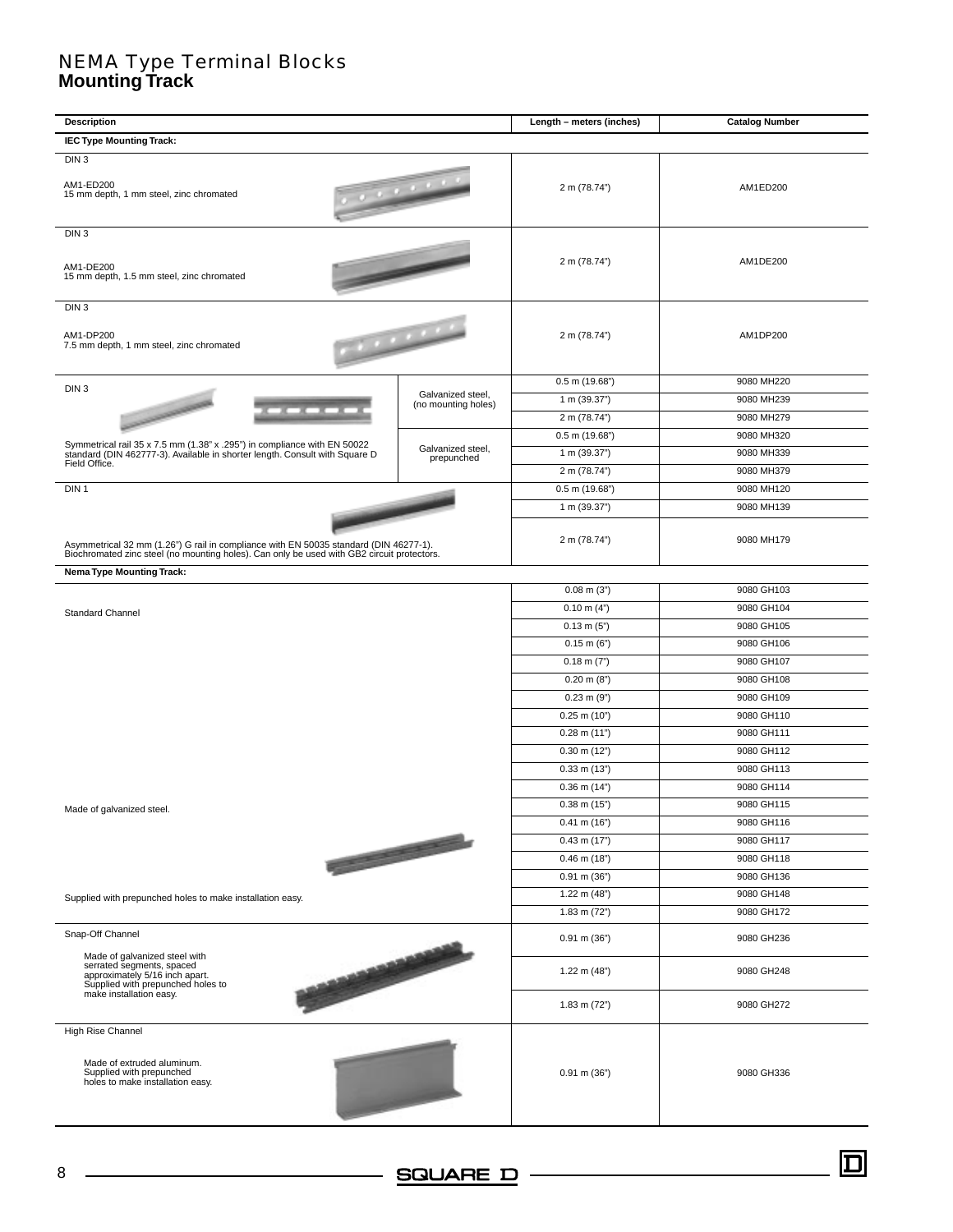#### NEMA Type Terminal Blocks **Accessories**

| <b>Description</b>                                                                                                     | <b>Catalog Number</b>                                       |       |                                                           |  |  |  |  |
|------------------------------------------------------------------------------------------------------------------------|-------------------------------------------------------------|-------|-----------------------------------------------------------|--|--|--|--|
| Jumpers-6 pole jumpers can be snapped off to provide<br>3, 4 or 5 pole jumpers<br>Material is CDA Alloy 110 Copper     |                                                             |       |                                                           |  |  |  |  |
|                                                                                                                        | 2 pole jumper for 9080<br>GM <sub>6</sub>                   |       | 9080 GH700                                                |  |  |  |  |
| <b>REELS</b>                                                                                                           | 6 pole jumper for 9080<br>GM6                               |       | 9080 GH710                                                |  |  |  |  |
| הההי                                                                                                                   | 2 pole jumper for 9080<br>GK6, GR6                          |       | 9080 GH72                                                 |  |  |  |  |
|                                                                                                                        | 6 pole jumper for 9080<br>GK6, GR6                          |       | 9080 GH73                                                 |  |  |  |  |
| 33333                                                                                                                  | 2 pole jumper for 9080<br>GC6                               |       | 9080 GH74                                                 |  |  |  |  |
|                                                                                                                        | 6 pole jumper for 9080<br>GC6                               |       | 9080 GH75                                                 |  |  |  |  |
|                                                                                                                        | 2 pole jumper for 9080<br>GD <sub>6</sub>                   |       | 9080 GH76                                                 |  |  |  |  |
| 444                                                                                                                    | 6 pole jumper for 9080<br>GD <sub>6</sub>                   |       | 9080 GH77                                                 |  |  |  |  |
|                                                                                                                        | 2 pole jumper for 9080<br>GA6, GP6                          |       | 9080 GH78                                                 |  |  |  |  |
| $\mu \mu \mu$                                                                                                          | 6 pole jumper for 9080<br>GA6, GP6                          |       | 9080 GH79                                                 |  |  |  |  |
| <b>Fanning Strip</b>                                                                                                   |                                                             |       |                                                           |  |  |  |  |
|                                                                                                                        | Snap-together fanning<br>strip section for 9080<br>GA6.     |       | 9080 GH51                                                 |  |  |  |  |
|                                                                                                                        | Snap-together fanning<br>strip section for 9080<br>GK6, GR6 |       | 9080 GH52                                                 |  |  |  |  |
|                                                                                                                        | Snap-together fanning<br>strip section for 9080<br>GP6.     |       | 9080 GH53                                                 |  |  |  |  |
| <b>End Clamps</b>                                                                                                      |                                                             |       |                                                           |  |  |  |  |
| <b>Description</b>                                                                                                     |                                                             |       | Type                                                      |  |  |  |  |
| Screw-on End Clamp<br>Works on DIN 3 Track                                                                             |                                                             | MHA10 |                                                           |  |  |  |  |
| Made of polycarbonate.Screws are zinc plated<br>steel with iridescent chromate film. Screws are<br>shipped backed out. |                                                             |       |                                                           |  |  |  |  |
| Screw-on End Clamp<br>Works on DIN 3 Track                                                                             |                                                             |       |                                                           |  |  |  |  |
|                                                                                                                        |                                                             | MH10  |                                                           |  |  |  |  |
| Made of polycarbonate.Screws are zinc plated<br>steel with iridescent chromate film.                                   |                                                             |       |                                                           |  |  |  |  |
| Screw-on End Clamp for 9080GH Track                                                                                    |                                                             |       |                                                           |  |  |  |  |
| Made of polycarbonate. Screws are zinc plated<br>steel with iridescent chromate film. Screws are                       |                                                             |       | 9080 GH10<br>Not recommended with<br>Snap-off channel.    |  |  |  |  |
| shipped backed out.<br>Slip-in End Clamp for 9080GH Track                                                              |                                                             |       |                                                           |  |  |  |  |
| Made of Spring Steel with an iridescent chromate<br>film                                                               |                                                             |       | 9080 GH11<br>Not to be used with<br>9080 GE6 or 9080 GK6. |  |  |  |  |

| <b>Description</b>                                        | <b>Catalog Number</b>                                                                                                 |            |
|-----------------------------------------------------------|-----------------------------------------------------------------------------------------------------------------------|------------|
|                                                           | 25 ft. blank vinyl marking strip                                                                                      | 9080 GH220 |
|                                                           | For 9080 GK6, GR6                                                                                                     | 9080 GH21  |
|                                                           | For 9080 GA6, GP6                                                                                                     | 9080 GH22  |
| <b>ALLES ENERGY</b><br>Vinyl marking strips numbered 1-25 | For 9080 GM6                                                                                                          | 9080 GH230 |
|                                                           | For 9080 GM6                                                                                                          | 9080 GH300 |
|                                                           | For 9080 GA6, GK6, GP6, GR6                                                                                           | 9080 GH31  |
| 30 adhesive<br>backed strips,<br>11 in. long              | For 9080 GC6, GD6                                                                                                     | 9080 GH32  |
|                                                           | Blank pin-feed marking tabs - 6x20<br>(total 120) marking tabs for 9080<br>GR6, GD6, AND GT6                          | 9080 GH200 |
|                                                           | Pre-marked 2 times 01 to 50 plus<br>20 various marking tabs (total 120<br>marking tabs) for 9080 GR6, GD6,<br>AND GT6 | 9080 GH210 |
|                                                           | Marking pen with permanent, fine<br>line black ink                                                                    | 9080 GH40  |
|                                                           | Marking strip end plug for 9080<br>GK6, GR6, GM6, GA6, GP6, GC6,<br>GD6, GE6, GT6                                     | 9080 GH60  |
|                                                           | Transition barrier between 9080<br>GK6 and all other G or K sections                                                  | 9080 GH61  |
|                                                           | Cover for 9080 GR6 and 9080<br>GR6T                                                                                   | 9080 GH62  |
|                                                           | Banana test plug for 9080 GR6T                                                                                        | 9080 GH90  |
|                                                           | Test plug adapter for 9080 GR6T<br>(included as standard with 9080<br>GR6T)                                           | 9080 GH91  |

**Miscellaneous Accessories**

| <b>Description</b>                                                                      | <b>Type</b> |  |  |
|-----------------------------------------------------------------------------------------|-------------|--|--|
| Stacking Bridge Kit                                                                     |             |  |  |
| Includes 2 brackets<br>as shown.                                                        | 9080 GH81   |  |  |
| Angle Bracket Kit                                                                       |             |  |  |
| Includes 2 brackets<br>and hardware for<br>mounting track to the<br>brackets.           | 9080 MH82   |  |  |
| Track adapter to mount 9080 GCB circuit breakers on 9080<br>MH1XX track or DIN 1 track. |             |  |  |
|                                                                                         | 9080 MH62   |  |  |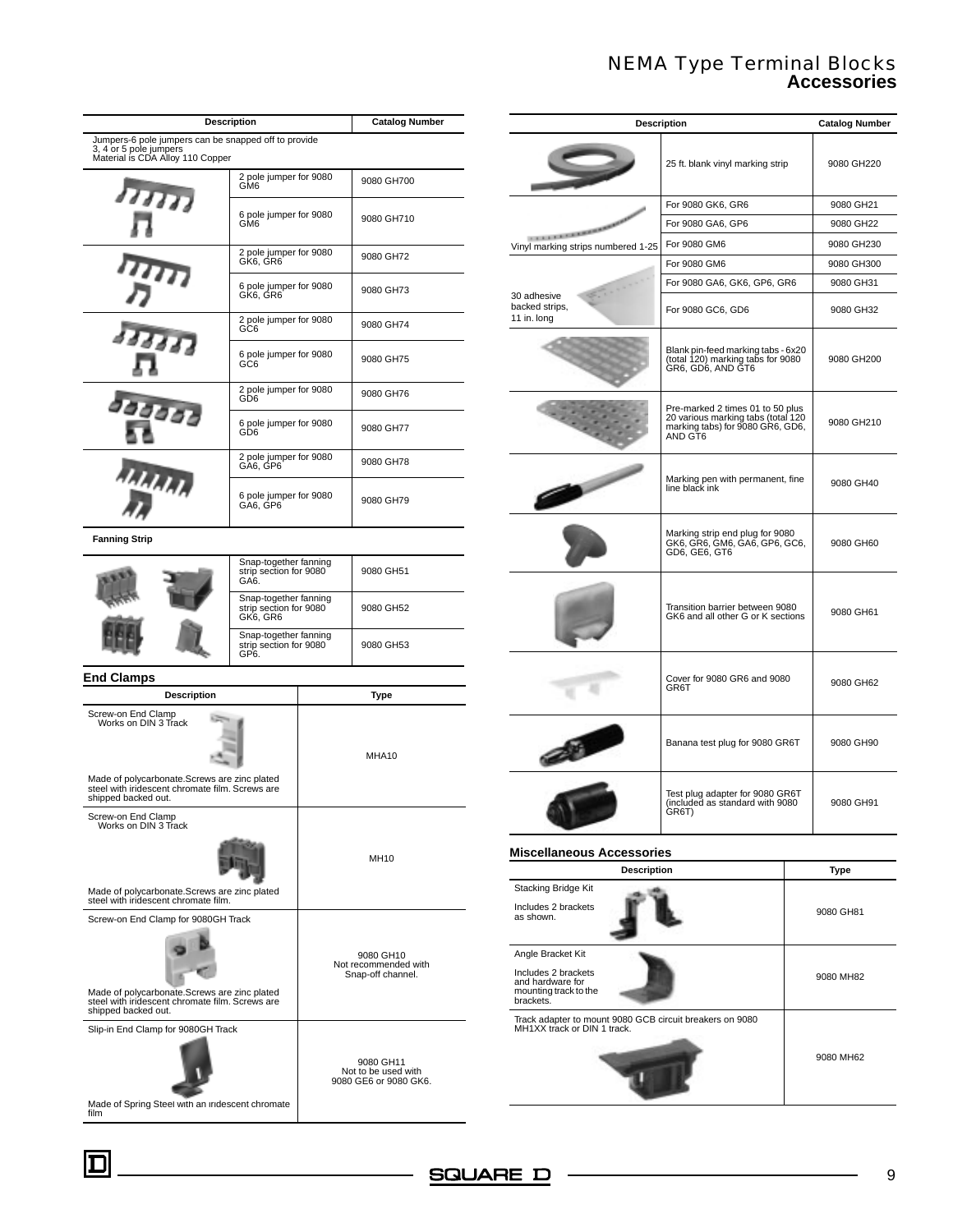#### **Standard Terminal Block Assemblies**

Standard Terminal Block assemblies consist of 6 feet (two 3 foot lengths packaged together) of various styles of terminal blocks. The terminal blocks are mounted on 3 foot lengths of snap off channel. The snap off channel can be easily broken every 5/16th of an inch to build a terminal block assembly of desired length. By adding an end barrier and slip in end clamps, the terminal block strip is ready for installation. Every tenth terminal block on the standard assembly is marked to aid in the counting off of the number of sections needed.

#### **Custom Terminal Block Assemblies**

Custom Terminal Block Assemblies are also available. You can order an assembly the way you need it. Any style Class 9080 Type G terminal block , on either standard or snap-off channel can be made to order. Other options include blank marking strip, pre-marked marking strip (1 to 25 only), and assemblies of mixed block styles. There are two ways of ordering Class 9080 Type G custom assemblies:

- 1. **One terminal block type:** Add to the end of the desired terminal block style the desired number of sections. An assembly of 25 9080GR6's would be 9080GR625. For a direct mount assembly of 9080GK6's, add "D" to the end of the type number, i.e., a direct mount assembly of 25 9080GK6's would be 9080GK625D.
	- To mount the blocks on DIN 3 mounting track, add a "T" to the end of the type number, i.e., 9080GR613T
	- To add blank vinyl marking strip, add "M" to the end of the type number, i.e., 9080GR625M.
	- To add pre-marked (1-25 only) marking strip, add "MPO" to the end of the type number, i.e., 9080GR625MPO.
	- To substitute slip-in end clamps for screw on end clamps, add "C" to the end of the type number, i.e., 9080GR625C.
	- To substitute snap-off channel for standard, add "B" to the end of the type number, i.e., 9080GR625B.

**Note:** The 9080GH10 screw-on end clamp is not recommended for use with snap off channel. It is recommended that the 9080GH11 slip-in end clamp be used with snap-off channel.

2. **More than one terminal block type in an assembly:** A detailed drawing or sketch of the desired assembly must accompany the order.

**Note:** Unless it is indicated on a drawing or sketch with the order, all assemblies will be assembled on the assembly length's next larger inch increment of standard track.

| <b>Description</b>       | Type     |
|--------------------------|----------|
| Assembly of 188 Type GA6 | GA6188BC |
| Assembly of 204 Type GA6 | GR6204BC |
| Assembly of 166 Type GC6 | GC6166BC |
| Assembly of 94 Type GF6  | GF694BC  |
| Assembly of 296 Type GM6 | GM6296BC |
| Assembly of 188 Type GP6 | GP6188BC |



#### **How to Order:**

| <b>To Order Specify</b> | <b>Catalog Number</b> |       |  |  |  |
|-------------------------|-----------------------|-------|--|--|--|
| • Class Number          | Class                 | vpe   |  |  |  |
| • Type Number           | 9080                  | 3A612 |  |  |  |

 $\bf\bf\Gamma$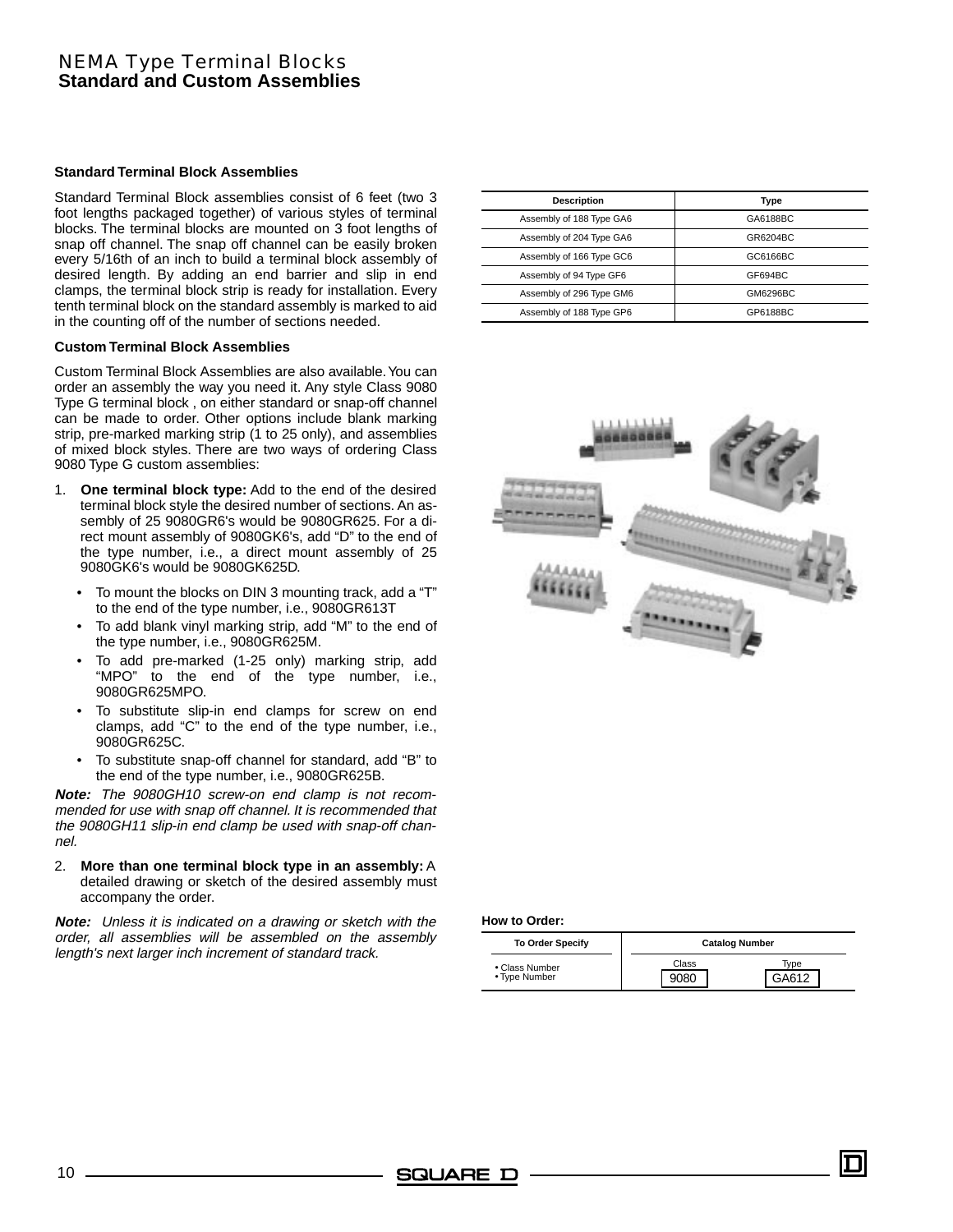| <b>CLASS 9080</b>                             |            | <b>TYPE KCA1</b>                                                          | TYPE KC1                                                                  | <b>TYPE KCB1</b>                                                                        |
|-----------------------------------------------|------------|---------------------------------------------------------------------------|---------------------------------------------------------------------------|-----------------------------------------------------------------------------------------|
|                                               |            | <b>Block Lug Connector</b>                                                | Pressure Wire Connector                                                   | <b>Flat Terminal Connector</b>                                                          |
| Maximum Voltage Rating                        |            | 600                                                                       | 600                                                                       | 600                                                                                     |
|                                               | UL         | 35                                                                        | 25                                                                        | 30                                                                                      |
| Maximum Amperage Rating *                     | <b>CSA</b> | 35                                                                        | 25                                                                        | 30                                                                                      |
| Wire Range                                    |            | #18 to #8 AWG                                                             | #18 to #8 AWG                                                             | #22 to #10 AWG                                                                          |
| Maximum Wire Combination                      |            | $1 - #8$<br>$1 - #16$<br>$1 - #10$<br>$1 - #18$<br>$1 - #12$<br>$1 - #14$ | $1 - #8$<br>$1 - #16$<br>$1 - #10$<br>$1 - #18$<br>$1 - #12$<br>$1 - #14$ | $1 - #10$<br>$1 - #18$<br>$1 - #20$<br>$1 - #12$<br>$1 - #14$<br>$1 - #22$<br>$1 - #16$ |
| Wire Type                                     |            | Solid or Stranded Copper Wire                                             | Solid or Stranded Copper Wire                                             | Solid or Stranded Copper Wire                                                           |
| Density - Sections per foot                   |            | 28                                                                        | 19                                                                        | 19                                                                                      |
| Approx. Dimensions (D)x(H)x(W)                |            | 1.45 x 1.75 x .42 inches<br>37.1 x 44.5 x 10.7 mm                         | 1.45 x 1.75 x .63 inches<br>37.3 x 44.5 x 16.0 mm                         | 1.47 x 1.75 x .63 inches<br>37.3 x 44.5 x 16.0 mm                                       |
| <b>Block Material</b>                         |            |                                                                           | Phenolic                                                                  |                                                                                         |
| <b>Busbar Material</b>                        |            | N/A                                                                       | Cad Plated Steel                                                          | <b>Zinc Plated Steel</b>                                                                |
| <b>Screw Material</b>                         |            | Steel with Zinc Plating and Chromate                                      |                                                                           |                                                                                         |
| Box Lug Material                              |            | Copper                                                                    | N/A                                                                       | N/A                                                                                     |
| <b>Temperature Rating</b>                     |            | -40 to 300° F<br>-40 to 150° C                                            | -40 to 300° F<br>-40 to 150° C                                            | -40 to 300° F<br>-40 to 150° C                                                          |
| <b>Flammability Rating</b>                    |            | <b>UL 94 V-O</b>                                                          | <b>UL 94 V-O</b>                                                          | <b>UL 94 V-O</b>                                                                        |
| Recommended Screw<br><b>Tightening Torque</b> |            | 20 lbf-in<br>2.3 N-m                                                      | 20 lbf-in<br>2.3 N-m                                                      | 20 lbf-in<br>2.3 N-m                                                                    |
| Listings                                      |            | File E60616<br>A7                                                         | Guide XCFR2<br><b>File LR62144</b>                                        | Class 6228 01                                                                           |
| Block:                                        |            | 9080 KCA1                                                                 | 9080 KC1                                                                  | 9080 KCB1                                                                               |
| <b>End Barrier</b>                            |            | 9080 KH21                                                                 | 9080 KH21                                                                 | 9080 KH21                                                                               |
| Guide Block                                   |            | 9080 KH24                                                                 | 9080 KH24                                                                 | 9080 KH24                                                                               |
| Assemblies:                                   |            |                                                                           |                                                                           |                                                                                         |
| 5 blocks                                      |            | 9080 CA5                                                                  | 9080 C5                                                                   | 9080 CB5                                                                                |
| 10 blocks                                     |            | 9080 CA10                                                                 | 9080 C10                                                                  | 9080 CB10                                                                               |
| 15 blocks                                     |            | 9080 CA15                                                                 | 9080 C15                                                                  | 9080 CB15                                                                               |
| Mounting Track: (1)                           |            |                                                                           |                                                                           |                                                                                         |
| Standard:<br>3 Foot Long (2)                  |            | 9080 GH136                                                                | 9080 GH136                                                                | 9080 GH136                                                                              |
| 4 Foot Long (2)                               |            | 9080 GH148                                                                | 9080 GH148                                                                | 9080 GH148                                                                              |
| 6 Foot Long (2)                               |            | 9080 GH172                                                                | 9080 GH172                                                                | 9080 GH172                                                                              |
| Snap-Off:<br>3 Foot Long (2)                  |            | 9080 GH236                                                                | 9080 GH236                                                                | 9080 GH236                                                                              |
| 4 Foot Long (2)                               |            | 9080 GH248                                                                | 9080 GH248                                                                | 9080 GH248                                                                              |
| 6 Foot Long (2)                               |            | 9080 GH272                                                                | 9080 GH272                                                                | 9080 GH272                                                                              |
| End Clamp                                     |            | 9080 KH20                                                                 | 9080 KH20                                                                 | 9080 KH20                                                                               |
| Jumpers: 2 pole                               |            | 9080 JCA2                                                                 |                                                                           |                                                                                         |
| 6 pole                                        |            | 9080 JCA6                                                                 |                                                                           |                                                                                         |
| Vinyl Marking Strip                           |            | 9080 MS6                                                                  | 9080 MS6                                                                  | 9080 MS6                                                                                |
| Marking Strip End Plug<br>9080 KH25           |            | 9080 KH25                                                                 | 9080 KH25                                                                 |                                                                                         |

ID

(1) Additional 9080 GH track can be found on page 8.<br>
(2) When terminal block length exceeds 12 inches, guide blocks (9080KH24) maintain terminal block rigidity.<br>
\* These maximum current values assume the use of insulated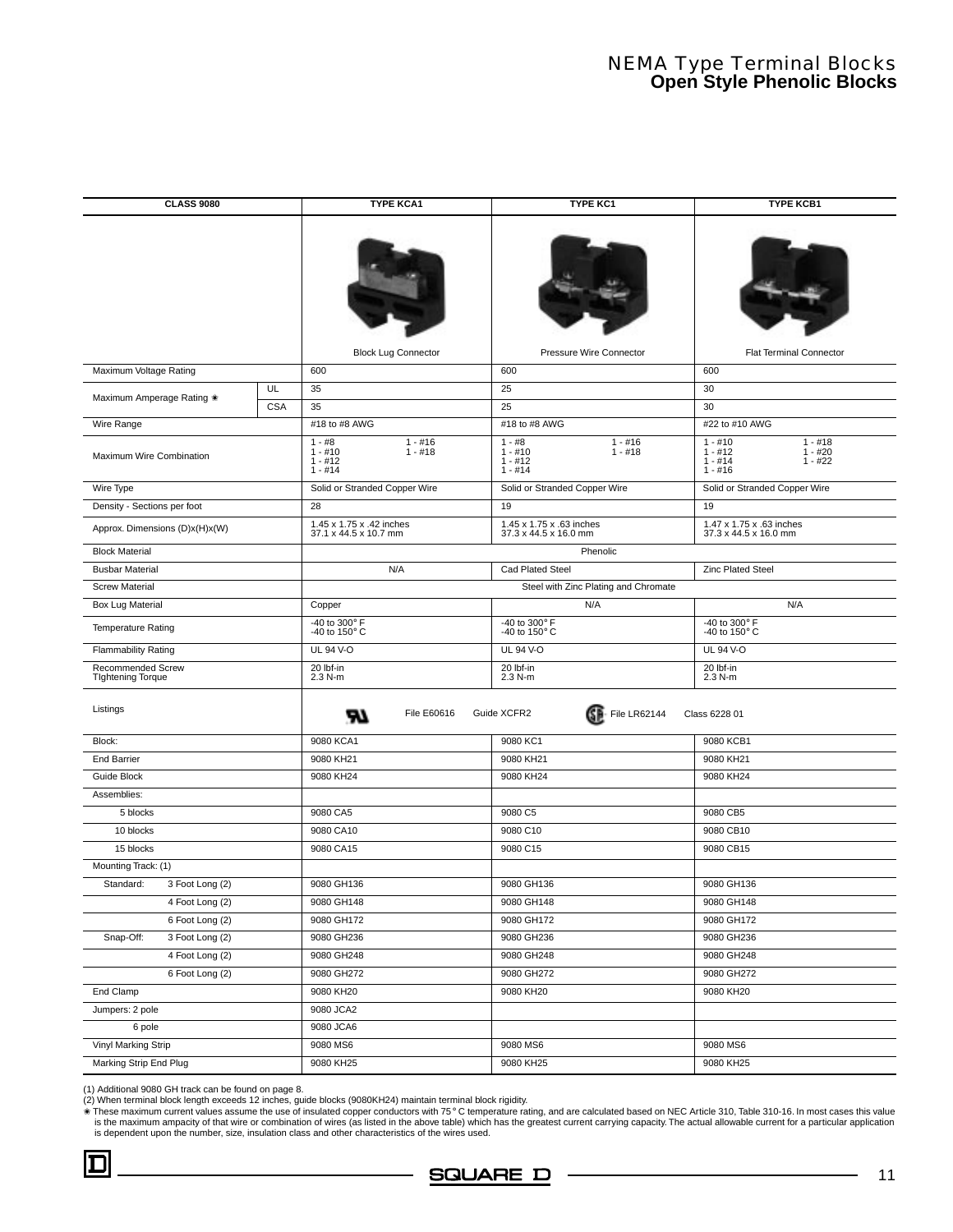| <b>CLASS 9080</b>                             |                                            | <b>TYPE KD1</b>                                                         | <b>TYPE KE1</b>                                                        | <b>TYPE KH1</b>                                                           |  |
|-----------------------------------------------|--------------------------------------------|-------------------------------------------------------------------------|------------------------------------------------------------------------|---------------------------------------------------------------------------|--|
|                                               |                                            |                                                                         |                                                                        |                                                                           |  |
|                                               |                                            | <b>Block Lug Connector</b>                                              | <b>Box Lug Connector</b>                                               | Fuse Holder                                                               |  |
| Maximum Voltage Rating                        |                                            | 600                                                                     | 600                                                                    | 600                                                                       |  |
| Maximum Amperage Rating *                     | UL<br><b>CSA</b>                           | 70<br>70                                                                | 150                                                                    | 30                                                                        |  |
| Wire Range                                    |                                            | #14 to #4 AWG                                                           | #10 to 1/0 AWG                                                         | #18 to #8 AWG                                                             |  |
| Maximum Wire Combination                      |                                            | $1 - #4$<br>$1 - #12$<br>$1 - #6$<br>$1 - #14$<br>$1 - #8$<br>$1 - #10$ | $1 - 1/0$<br>$1 - #8$<br>$1 - #2$<br>$1 - #10$<br>$1 - #4$<br>$1 - #6$ | $1 - #8$<br>$1 - #16$<br>$1 - #10$<br>$1 - #18$<br>$1 - #12$<br>$1 - #14$ |  |
| Wire Type                                     |                                            | Solid or Stranded Copper Wire                                           | Solid or Stranded Copper Wire                                          | Solid or Stranded Copper Wire                                             |  |
| Density - Sections per foot                   |                                            | 19                                                                      | 16                                                                     | 16                                                                        |  |
| Approx. Dimensions (D)x(H)x(W)                |                                            | 1.47 x 1.75 x .63 inches<br>37.3 x 44.5 x 16.0 mm                       | 1.66 x 2.84 x .74 inches<br>42.2 x 72.1 x 18.8 mm                      | 1.66 x 2.84 x .74 inches<br>42.2 x 72.1 x 18.8 mm                         |  |
| <b>Block Material</b>                         |                                            |                                                                         | Phenolic                                                               |                                                                           |  |
| <b>Busbar Material</b>                        |                                            | N/A                                                                     | N/A                                                                    | <b>Tin Plated Steel</b>                                                   |  |
| <b>Screw Material</b>                         |                                            | Steel with Zinc Plating and Chromate Film                               | <b>Tin Plated Steel</b>                                                | Steel with Zinc Plating and Chromate Film                                 |  |
| <b>Box Lug Material</b>                       |                                            |                                                                         | Copper                                                                 | $\equiv$                                                                  |  |
| <b>Temperature Rating</b>                     |                                            | -40 to 300° F<br>-40 to 150° C                                          | -40 to 300° F<br>-40 to 150° C                                         | -40 to 300° F<br>-40 to 150° C                                            |  |
| <b>Flammability Rating</b>                    |                                            | <b>UL 94 V-O</b>                                                        | <b>UL 94 V-O</b>                                                       | <b>UL 94 V-O</b>                                                          |  |
| Recommended Screw<br><b>Tightening Torque</b> |                                            | 35 lbf-in<br>3.9 N-m                                                    | 50 lbf-in<br>5.6 N-m                                                   | 20 lbf-in<br>2.3 N-m                                                      |  |
| Listings                                      |                                            | <b>W</b> File E60616<br>El File LR62144<br>Guide 6228 01                |                                                                        |                                                                           |  |
| Block:                                        |                                            | 9080 KD1                                                                | 9080 KE1                                                               | 9080 KH1                                                                  |  |
| <b>End Barrier</b>                            |                                            | 9080 KH21                                                               | 9080 KH22                                                              | 9080 KH22                                                                 |  |
| Guide Block                                   |                                            | 9080 KH24                                                               | 9080 KH24                                                              | 9080 KH24                                                                 |  |
| Assemblies:                                   |                                            |                                                                         |                                                                        |                                                                           |  |
| 5 blocks                                      |                                            | 9080 D5                                                                 | 9080 E5                                                                | 9080 H5                                                                   |  |
| 10 blocks                                     |                                            | 9080 D10                                                                | 9080 E10                                                               | 9080 H10                                                                  |  |
| 15 blocks                                     |                                            | 9080 D15                                                                | 9080 E15                                                               | 9080 H15                                                                  |  |
| Mounting Track: (1)                           |                                            |                                                                         |                                                                        |                                                                           |  |
|                                               | Standard:<br>9080 GH136<br>3 Foot Long (2) |                                                                         | 9080 GH136                                                             | 9080 GH136                                                                |  |
| 4 Foot Long (2)                               |                                            | 9080 GH148                                                              | 9080 GH148                                                             | 9080 GH148                                                                |  |
| 6 Foot Long (2)                               |                                            | 9080 GH172                                                              | 9080 GH172                                                             | 9080 GH172                                                                |  |
| Snap-Off:<br>3 Foot Long (2)                  |                                            | 9080 GH236                                                              | 9080 GH236                                                             | 9080 GH236                                                                |  |
| 4 Foot Long (2)                               |                                            | 9080 GH248                                                              | 9080 GH248                                                             | 9080 GH248                                                                |  |
| 6 Foot Long (2)                               |                                            | 9080 GH272                                                              | 9080 GH272                                                             | 9080 GH272                                                                |  |
| End Clamp                                     |                                            | 9080 KH20                                                               | 9080 KH20                                                              | 9080 KH20                                                                 |  |
| Vinyl Marking Strip                           |                                            | 9080 MS6                                                                | 9080 MS6                                                               | 9080 MS6                                                                  |  |
| Marking Strip End Plug<br>9080 KH25           |                                            |                                                                         | 9080 KH25                                                              | 9080 KH26                                                                 |  |

(1) Additional 9080 GH track can be found on page 8.

(2) When terminal block length exceeds 12 inches, guide blocks (9080 KH24) maintain terminal block rigidity.<br>\* These maximum current values assume the use of insulated copper conductors with 75°C temperature rating, and<br>i is dependent upon the number, size, insulation class and other characteristics of the wires used.

 $\overline{\mathbf{D}}$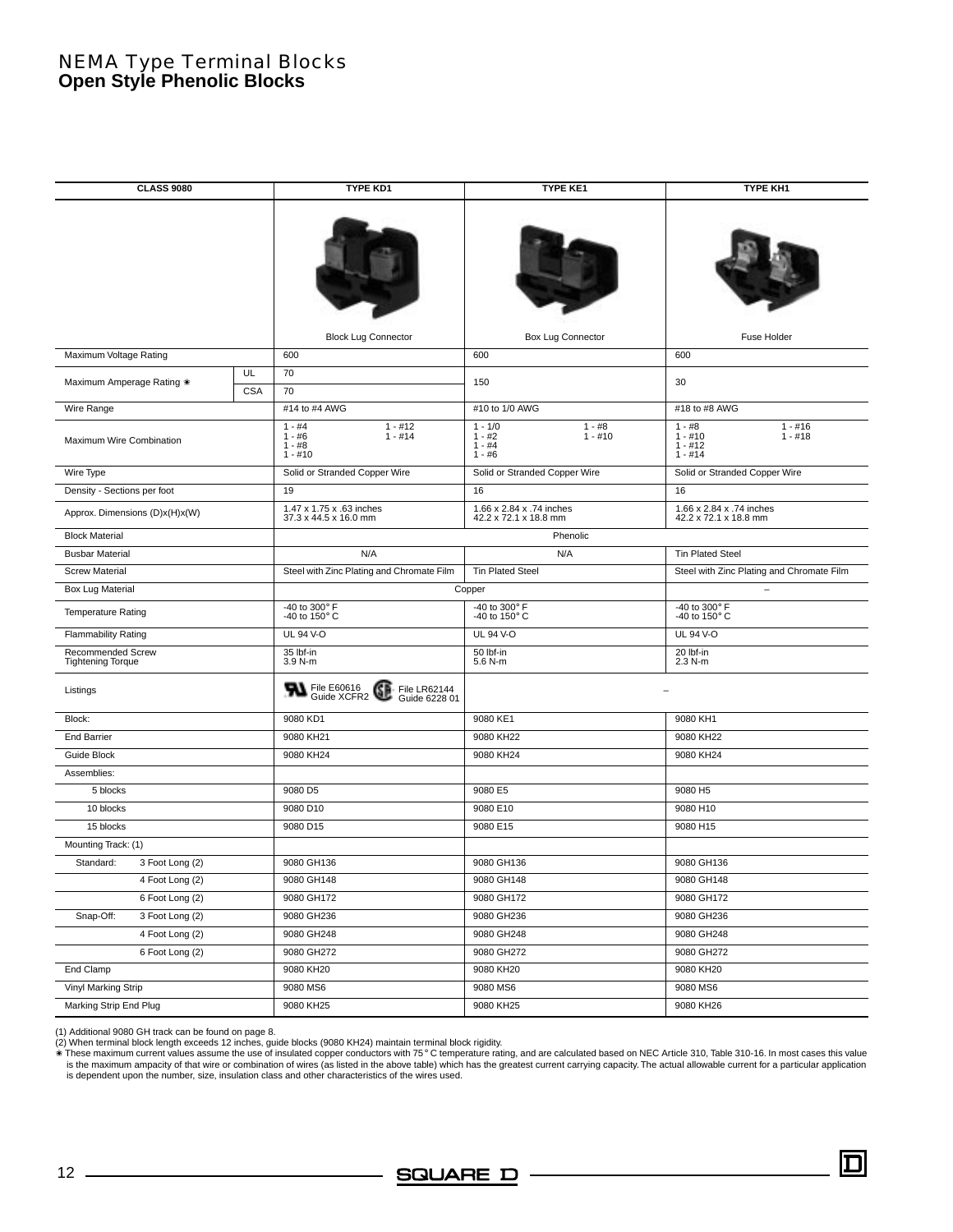| <b>CLASS 9080</b>                             | <b>TYPE KCBT1</b>                                                                       | TYPE KCS1                                         | <b>TYPE KCPS1</b>                                                         | <b>TYPE KS1</b>                                                           |
|-----------------------------------------------|-----------------------------------------------------------------------------------------|---------------------------------------------------|---------------------------------------------------------------------------|---------------------------------------------------------------------------|
|                                               |                                                                                         |                                                   |                                                                           |                                                                           |
|                                               | Tin Plated Terminals for Aluminum<br>Wire                                               | Slip-on Connect Block (3)                         | Slip-on Connect/Pressure<br>Wire Connector Block (3)                      | <b>Circuit Isolating Switch</b>                                           |
| Maximum Voltage Rating                        | 600                                                                                     | 600                                               | 600                                                                       | 600                                                                       |
| Maximum Amperage Rating *                     | 30                                                                                      | 15                                                | 30                                                                        | 30                                                                        |
| Wire Range                                    | #22 to #10 AWG                                                                          | #18 to #14 AWG                                    | #18 to #8 AWG                                                             | #18 to #8 AWG                                                             |
| Maximum Wire Combination                      | $1 - #10$<br>$1 - #18$<br>$1 - #12$<br>$1 - #20$<br>$1 - #14$<br>$1 - #22$<br>$1 - #16$ | $1 - #14$<br>$1 - #16$<br>$1 - #18$               | $1 - #8$<br>$1 - #16$<br>$1 - #10$<br>$1 - #18$<br>$1 - #12$<br>$1 - #14$ | $1 - #8$<br>$1 - #16$<br>$1 - #10$<br>$1 - #18$<br>$1 - #12$<br>$1 - #14$ |
| Wire Type                                     | Solid or Stranded Copper Wire                                                           | Solid or Stranded Copper Wire                     | Solid or Stranded Copper Wire                                             | Solid or Stranded Copper Wire                                             |
| Density - Sections per foot                   | 19                                                                                      | 19                                                | 19                                                                        | 16                                                                        |
| Approx. Dimensions (D)x(H)x(W)                | 1.47 x 1.75 x .63 inches<br>37.3 x 44.5 x 16.0 mm                                       | 1.47 x 1.75 x .63 inches<br>37.3 x 44.5 x 16.0 mm | 1.47 x 1.75 x .63 inches<br>37.3 x 44.5 x 16.0 mm                         | 2.99 x 2.95 x .74 inches<br>25.9 x 74.9 x 18.8 mm                         |
| <b>Block Material</b>                         |                                                                                         |                                                   | Phenolic                                                                  |                                                                           |
| <b>Busbar Material</b>                        | <b>Tin Plated Steel</b>                                                                 |                                                   | Cad Plated Steel                                                          | <b>Plated Brass</b>                                                       |
| <b>Screw Material</b>                         | <b>Tin Plated Steel</b><br>N/A                                                          |                                                   | Steel with Zinc Plating and Chromate Film                                 |                                                                           |
| <b>Temperature Rating</b>                     | -40 to 300° F<br>-40 to 150° C                                                          | -40 to 300° F<br>-40 to 150 $\degree$ C           | -40 to 300° F<br>-40 to 150° C                                            | -40 to 300° F<br>-40 to 150 $\degree$ C                                   |
| <b>Flammability Rating</b>                    | <b>UL 94 V-O</b>                                                                        | <b>UL 94 V-O</b>                                  | <b>UL 94 V-O</b>                                                          | <b>UL 94 V-O</b>                                                          |
| Recommended Screw<br><b>Tightening Torque</b> | 20 lbf-in<br>$2.3$ N-m                                                                  | N/A                                               | 20 lbf-in<br>$2.3 N-m$                                                    | 20 lbf-in<br>$2.3$ N-m                                                    |
| Listings                                      |                                                                                         |                                                   |                                                                           |                                                                           |
| Block:                                        | 9080 KCBT1                                                                              | 9080 KCS1                                         | 9080 KCPS1                                                                | 9080 KS1                                                                  |
| <b>End Barrier</b>                            | 9080 KH21                                                                               | 9080 KH21                                         | 9080 KH21                                                                 | 9080 KH22                                                                 |
| Guide Block                                   | 9080 KH24                                                                               | 9080 KH24                                         | 9080 KH24                                                                 | 9080 KH24                                                                 |
| Assemblies:                                   |                                                                                         |                                                   |                                                                           |                                                                           |
| 5 blocks                                      | 9080 CBT5                                                                               | 9080 CS5                                          | 9080 CPS5                                                                 |                                                                           |
| 10 blocks                                     | 9080 CBT10                                                                              | 9080 CS10                                         | 9080 CPS10                                                                |                                                                           |
| 15 blocks                                     | 9080 CBT15                                                                              | 9080 CS15                                         | 9080 CPS15                                                                |                                                                           |
| 20 Blocks                                     | 9080 CBT20                                                                              | 9080 CS20                                         | 9080 CPS20                                                                |                                                                           |
| 25 Blocks                                     | 9080 CBT25                                                                              | 9080 CS25                                         | 9080 CPS25                                                                |                                                                           |
| 30 Blocks                                     | 9080 CBT30                                                                              | 9080 CS30                                         | 9080 CPS30                                                                |                                                                           |
| Mounting Track: (1)                           |                                                                                         |                                                   |                                                                           |                                                                           |
| Standard:<br>3 Foot Long (2)                  | 9080 GH136                                                                              | 9080 GH136                                        | 9080 GH136                                                                | 9080 GH136                                                                |
| 4 Foot Long (2)                               | 9080 GH148                                                                              | 9080 GH148                                        | 9080 GH148                                                                | 9080 GH148                                                                |
| 6 Foot Long (2)                               | 9080 GH172                                                                              | 9080 GH172                                        | 9080 GH172                                                                | 9080 GH172                                                                |
| Snap-Off:<br>3 Foot Long (2)                  | 9080 GH236                                                                              | 9080 GH236                                        | 9080 GH236                                                                | 9080 GH236                                                                |
| 4 Foot Long (2)                               | 9080 GH248                                                                              | 9080 GH248                                        | 9080 GH248                                                                | 9080 GH248                                                                |
| 6 Foot Long (2)                               | 9080 GH272                                                                              | 9080 GH272                                        | 9080 GH272                                                                | 9080 GH272                                                                |
| End Clamp                                     | 9080 KH20                                                                               | 9080 KH20                                         | 9080 KH20                                                                 | 9080 KH20                                                                 |
| Vinyl Marking Strip                           | 9080 MS6                                                                                | 9080 MS6                                          | 9080 MS6                                                                  | 9080 MS6                                                                  |
| Marking Strip End Plug                        | 9080 KH25                                                                               | 9080 KH25                                         | 9080 KH25                                                                 | 9080 KH26                                                                 |

(1) Additional 9080 GH track can be found on page 8.<br>(2) When terminal block length exceeds 12 inches, guide blocks (9080 KH24) maintain terminal block rigidity.<br>(3) For use with 0.25 inch wide slip-on connectors.<br>(3) For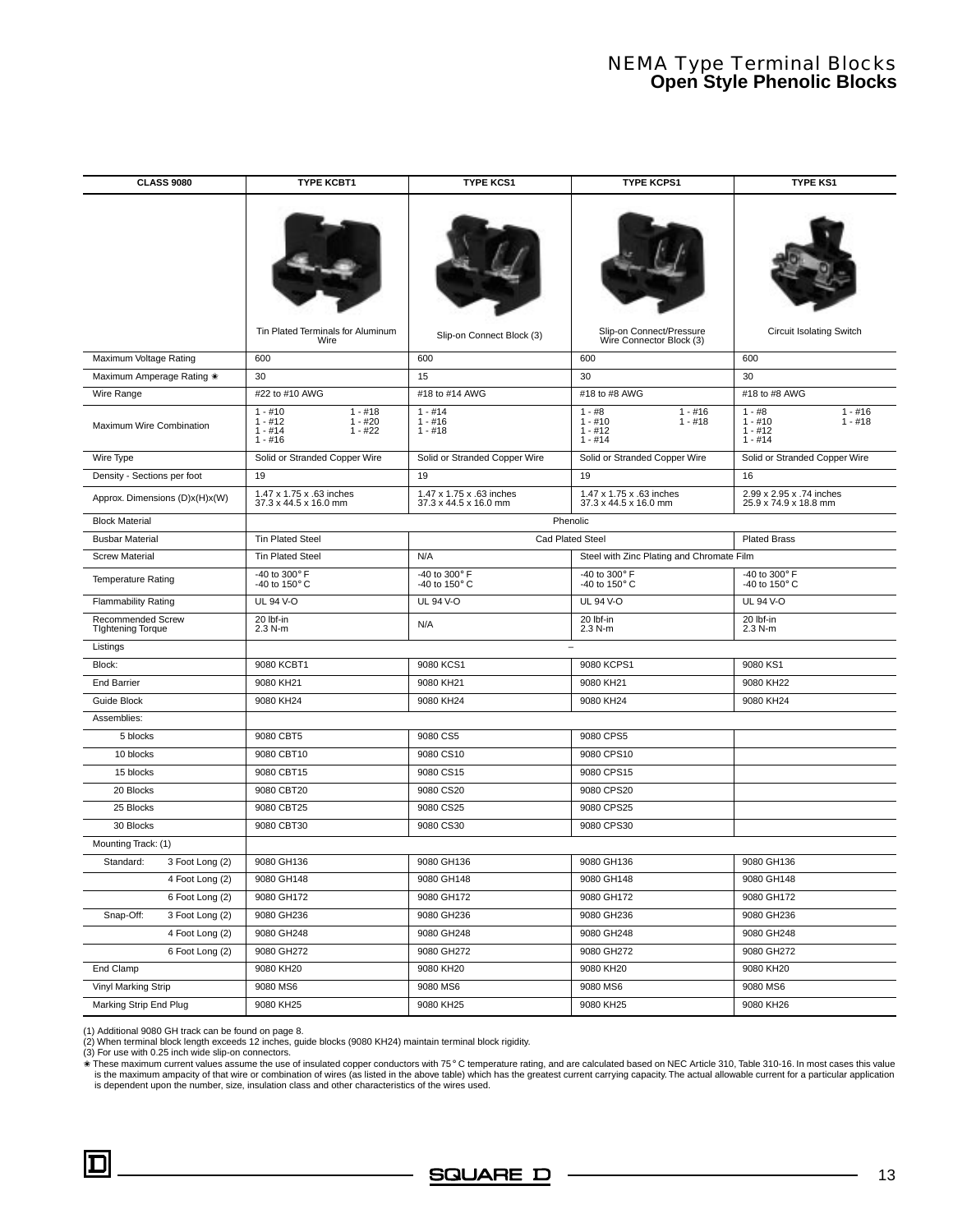#### NEMA Type Terminal Blocks **9080 Type K Block Accessories**

| <b>Description</b>                                                        |                                      |                                    | <b>Type</b>     |
|---------------------------------------------------------------------------|--------------------------------------|------------------------------------|-----------------|
| Assembly Kit - Includes:<br>1 - End Barrier KH-21<br>2 - End Clamps KH-20 |                                      |                                    |                 |
| 1 - 24 Circuit<br>Marking Strip ▲                                         | 2 - Marking Strip<br>End Plugs KH-25 | 2 - Guide Blocks ♦<br><b>KH-24</b> | K <sub>1</sub>  |
| Kit Includes:<br>1 - Marking Strip End Plug KH-26                         | $KH2**$                              |                                    |                 |
| White Vinyl Marking Strip - 50" Length                                    |                                      |                                    | MS <sub>6</sub> |
| Adhesive Backed Marking Strip Sheet - 20 Strips - 11" Length              |                                      |                                    | MS1             |
| End Clamp Assembly for 9080 GH track                                      |                                      |                                    | <b>KH20</b>     |
| End Barrier (for all Type K blocks, except the KE1, KS1, and KH1)         |                                      |                                    | <b>KH21</b>     |
| End Barrier (for KE1, KS1 and KH1 blocks)                                 |                                      |                                    | <b>KH22</b>     |
| Guide Blocks ♦                                                            | <b>KH24</b>                          |                                    |                 |
| Marking Strip End Plug (for all Type K blocks, except KH1 and KS1)        | <b>KH25</b>                          |                                    |                 |
| Marking Strip End Plug (for Type KH1 and KS1)                             |                                      |                                    | <b>KH26</b>     |

**Accessories:**

| Jumpers for Use with Type KCA1 Blocks | No. of Ckts. | Type |
|---------------------------------------|--------------|------|
|                                       |              | JCA2 |
|                                       |              | JCA6 |

♦ When terminal block length exceeds 12 inches, a guide block (9080 GH24) should be used every 6 inches to maintain terminal block rigidity.<br>\*\* Includes parts required in addition to Type K1 kit when Types KH1, KE1, or KS

回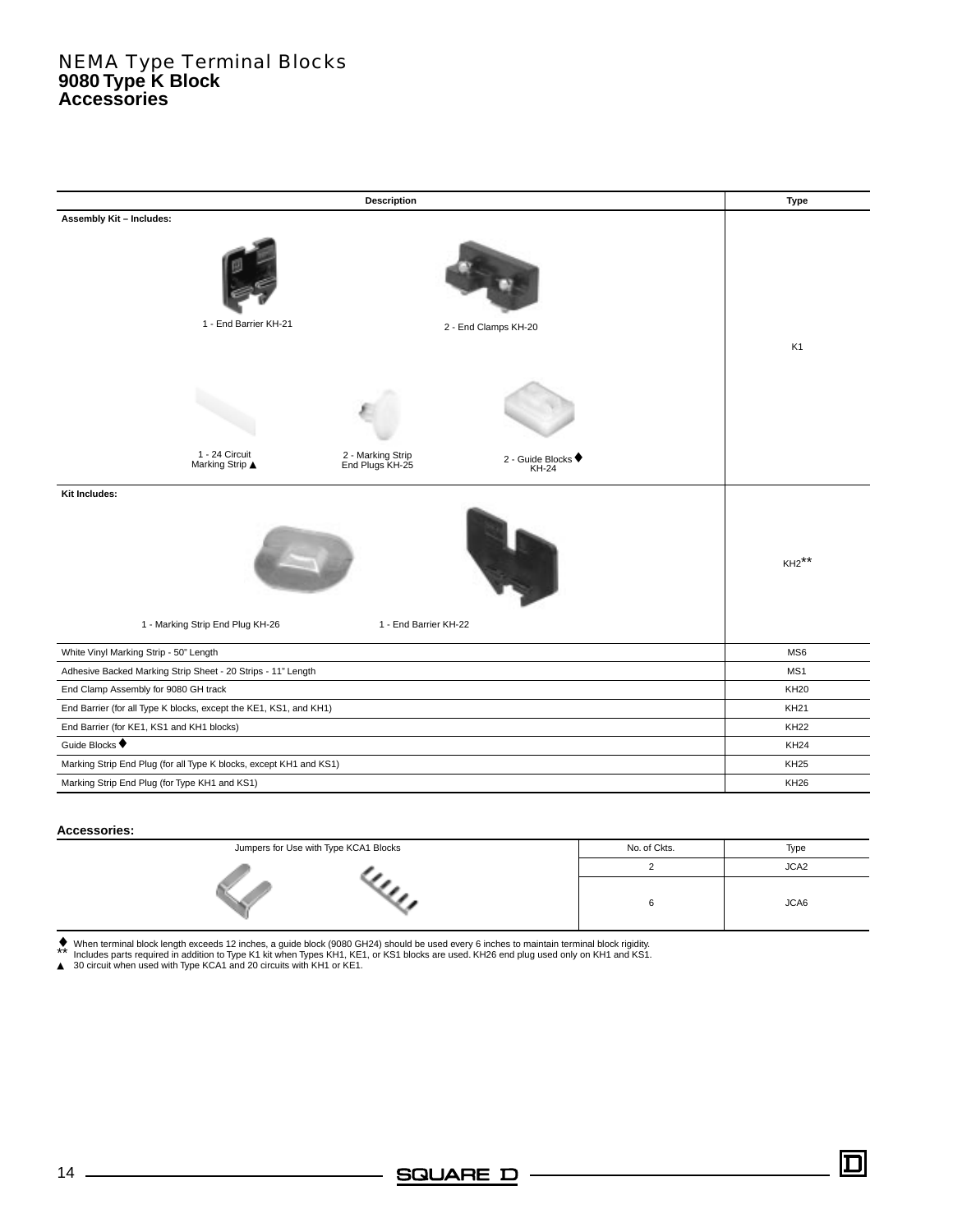Dual Dimensions: **Inches**<br>Millimeters















GM6



Type GC6



Type GE6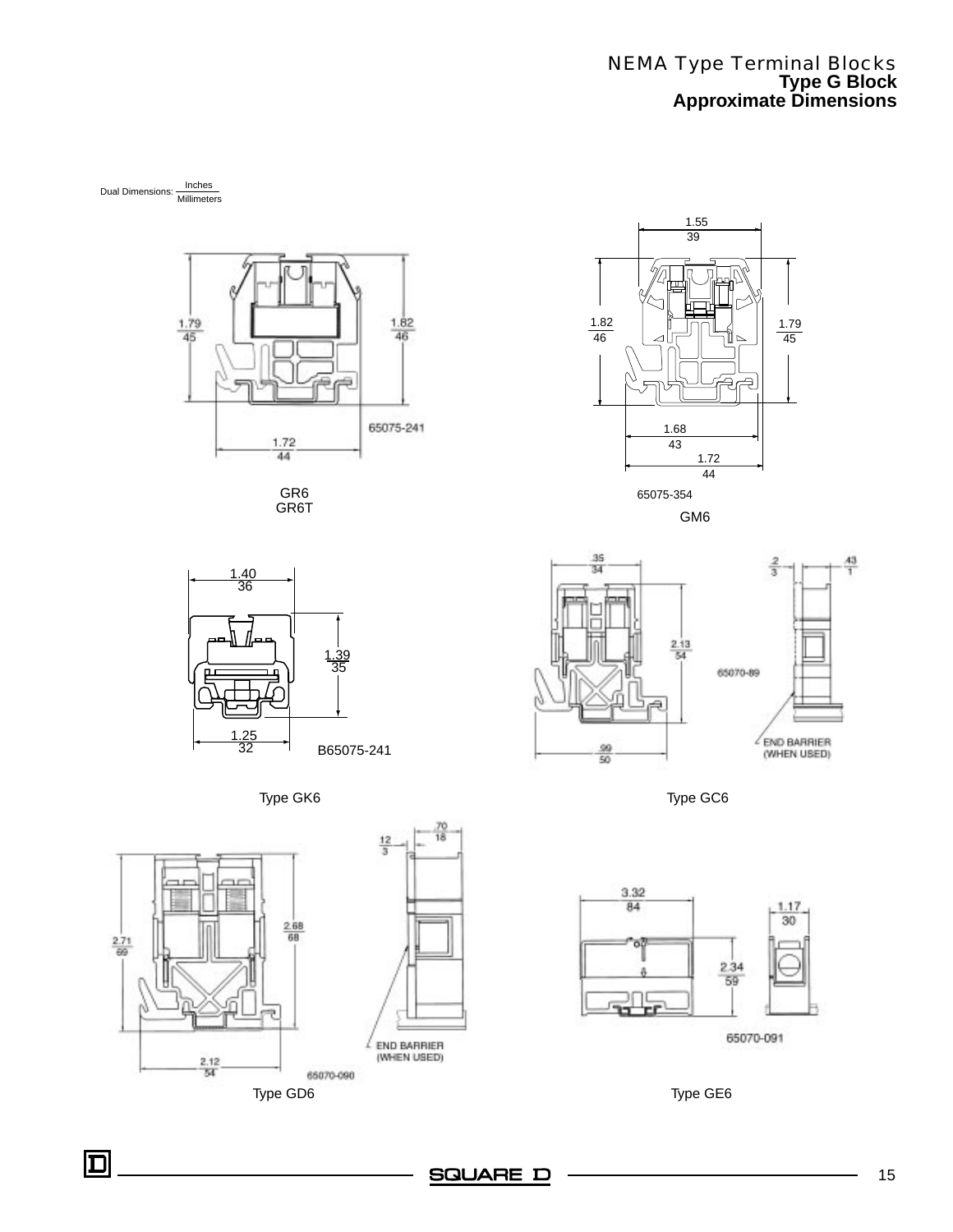#### NEMA Type Terminal Blocks **Type G Block Approximate Dimensions**



 $\frac{50}{13}$ 







0.75

Type GA6 Type GP6





GG6 GG6 GF6 with fusepuller

Dual Dimensions: **Inches**<br>Millimeters

 $\frac{1.00}{41}$ Π  $\frac{2.51}{64}$  $rac{2.53}{65}$ ø 65075-289  $\frac{2.16}{55}$ 

Type GT6 Type GS6







GF6, with blown fuse indicator

回

**SQUARE D**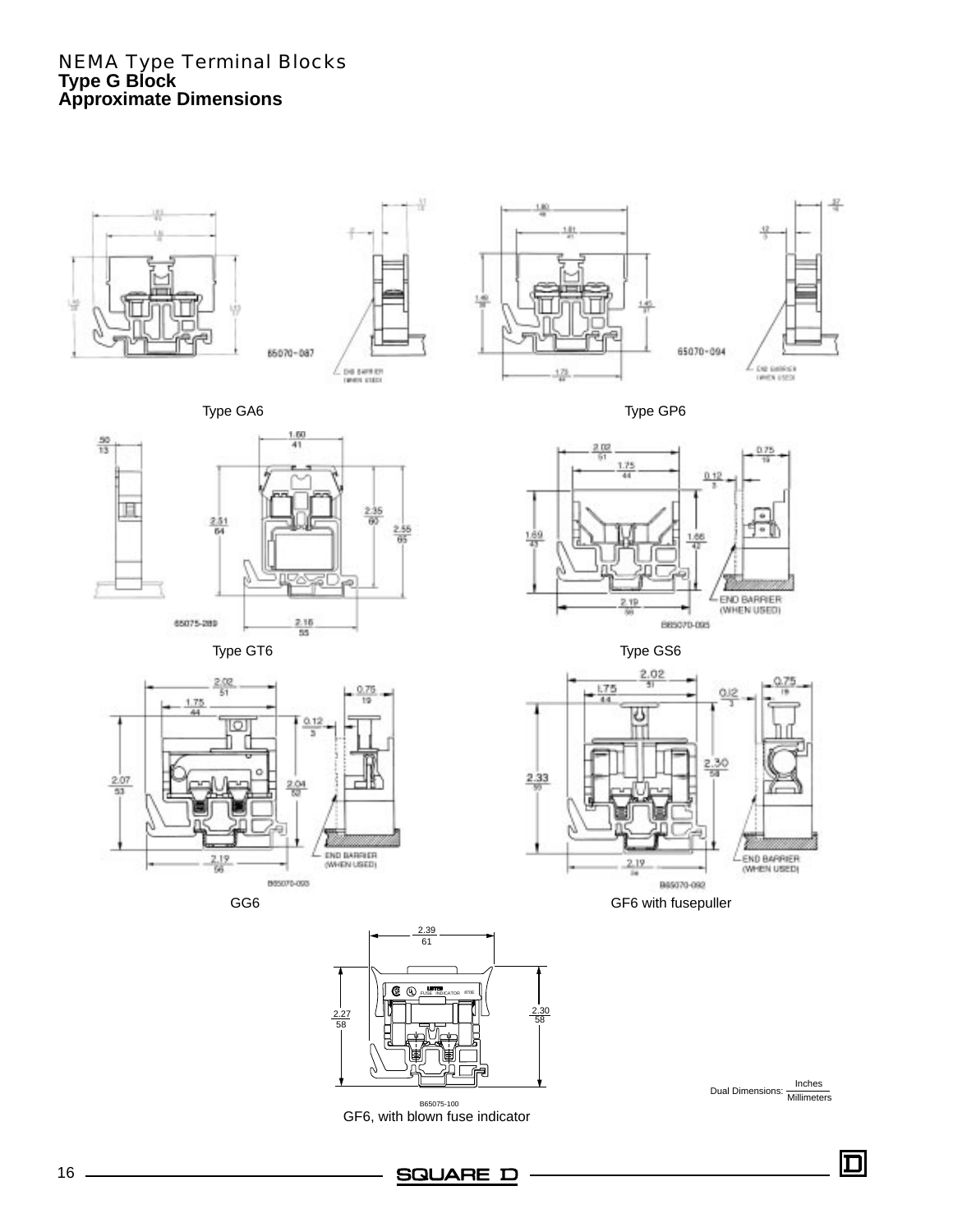#### NEMA Type Terminal Blocks **Type K Block Approximate Dimensions**

 $\frac{2.84}{72}$ 

65075-470

同頭

2.84 72

m -

 $\frac{74}{19}$ 

66

 $\frac{0.12}{3}$ 

 $\frac{0.74}{10}$ 



















65075-667 KCA1 KD1 KE1





KC1 KCB1, KCB1, KCBT1 KH1

1828-F82







Dual Dimensions: Inches<br>Millimeters

 $\overline{\mathbf{D}}$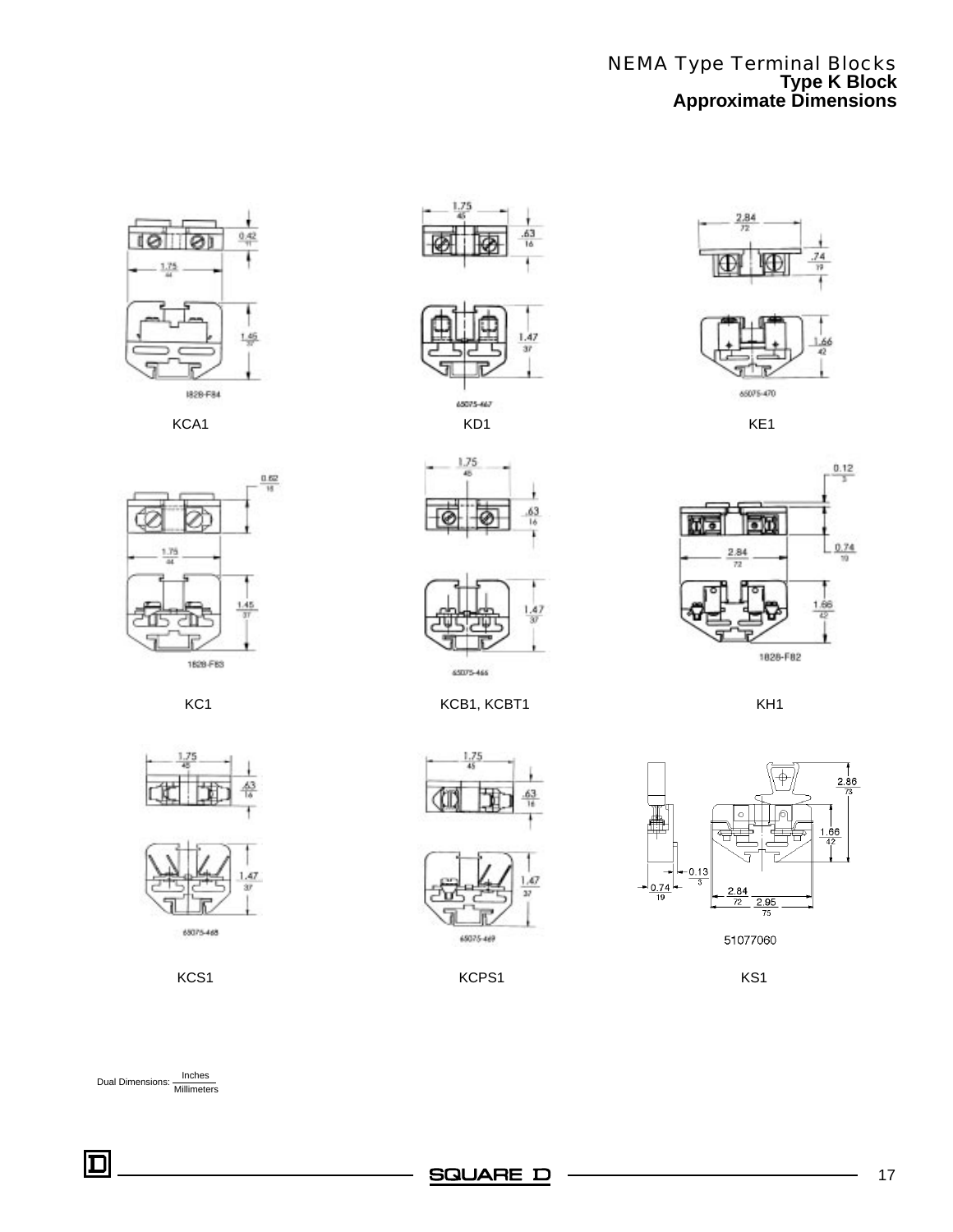#### NEMA Type Terminal Blocks **Circuit Protectors and Assemblies Approximate Dimensions**



Dual Dimensions: **Inches**<br>Millimeters





### Type G Assemblies



Type K Assemblies





GB2

| <b>CLASS 9080</b><br><b>TYPE</b>                  | Dim. $A \triangleq$<br>inches<br>(mm) | Dim. $B \triangleleft$<br>inches<br>(mm) | Dim. C<br>inches<br>(mm) | Dim. D<br>inches<br>(mm) | Max. Sect.<br>(Nominal)<br>per foot<br>(mm) |
|---------------------------------------------------|---------------------------------------|------------------------------------------|--------------------------|--------------------------|---------------------------------------------|
| GA <sub>6</sub>                                   | $.37 N + .93$                         | 1.48                                     | 1.80                     | 0.37                     | 32                                          |
|                                                   | $(9.4 N + 23.6)$                      | (37.6)                                   | (45.7)                   | (9.4)                    | (106)                                       |
| GC <sub>6</sub>                                   | $.43 N + .93$                         | 2.13                                     | 1.99                     | 0.43                     | 28                                          |
|                                                   | $(10.9 N + 23.6)$                     | (54.1)                                   | (50.5)                   | (10.9)                   | (91)                                        |
| GD <sub>6</sub>                                   | $.70 N + .93$                         | 2.71                                     | 2.12                     | 0.70                     | 17                                          |
|                                                   | $(17.8 N + 23.6)$                     | (68.8)                                   | (53.8)                   | (17.8)                   | (56)                                        |
| GE <sub>6</sub>                                   | $1.17 N + .93$                        | 2.34                                     | 3.32                     | 1.17                     | 10                                          |
|                                                   | $(29.7 N + 23.6)$                     | (59.4)                                   | (84.3)                   | (29.7)                   | (33)                                        |
| GF <sub>6</sub>                                   | $.75 N + .93$                         | 2.33                                     | 2.19                     | 0.75                     | 16                                          |
| (with extractor)                                  | $(19.1 N + 23.6)$                     | (59.2)                                   | (55.6)                   | (19.1)                   | (52)                                        |
| GF <sub>6</sub><br>(with blown<br>fuse indicator) | $.75 N + .80$<br>$(19.1 N + 23.6)$    | 2.39<br>(60.7)                           | 2.30<br>(58.4)           | 0.75<br>(19.1)           | 16<br>(52)                                  |
| GG <sub>6</sub>                                   | $.75 N + .93$                         | 2.07                                     | 2.19                     | 0.75                     | 16                                          |
|                                                   | $(19.1 N + 23.6)$                     | (52.6)                                   | (55.6)                   | (19.1)                   | (52)                                        |
| GK <sub>6</sub>                                   | $.35 N + .93$                         | 1.39                                     | 1.40                     | 0.35                     | 34                                          |
|                                                   | $(8.9 N + 23.6)$                      | (35.3)                                   | (35.6)                   | (8.9)                    | (112)                                       |
| GM <sub>6</sub>                                   | $.24 N + .93$                         | 1.82                                     | 1.72                     | 0.24                     | 51                                          |
|                                                   | $(6.0 N + 23.6)$                      | (46.2)                                   | (43.7)                   | (6.0)                    | (164)                                       |
| GP <sub>6</sub>                                   | $.37 N + .93$                         | 1.48                                     | 1.80                     | 0.37                     | 32                                          |
|                                                   | $(9.5 N + 23.6)$                      | (37.6)                                   | (45.7)                   | (9.5)                    | (106)                                       |
| GR <sub>6</sub>                                   | $.35 N + .93$                         | 1.82                                     | 1.72                     | 0.35                     | 34                                          |
|                                                   | $(8.9 N + 23.6)$                      | (46.2)                                   | (43.7)                   | (8.9)                    | (112)                                       |
| GS <sub>6</sub>                                   | $.75 N + .93$                         | 1.69                                     | 2.19                     | 0.75                     | 16                                          |
|                                                   | $(19.1 N + 23.6)$                     | (42.9)                                   | (55.6)                   | (19.1)                   | (52)                                        |
| GT <sub>6</sub>                                   | $.50 N + .93$                         | 2.55                                     | 2.16                     | 0.50                     | 24                                          |
|                                                   | $(12.7 N + 23.6)$                     | (64.8)                                   | (54.9)                   | (12.7)                   | (78)                                        |
| <b>GCB</b>                                        | $.50 N + .93$                         | 3.38                                     | 3.15                     | .50                      | 24                                          |
|                                                   | $(12.7 N + 23.6)$                     | (85.9)                                   | (80.0)                   | (12.7)                   | (78)                                        |

| <b>CLASS 9080</b><br><b>TYPE</b> | Dim. A*<br>inches<br>(mm) | Dim. B<br>inches<br>(mm) | Dim. C<br>inches<br>(mm) | Dim. D<br>inches<br>(mm) | Max. Sect.<br>(Nominal)<br>per foot<br>(mm) |
|----------------------------------|---------------------------|--------------------------|--------------------------|--------------------------|---------------------------------------------|
| KCA <sub>1</sub>                 | $.42 N + 1.38$            | 1.45                     | 1.75                     | 0.42                     | 28                                          |
|                                  | $(10.7 N + 35.1)$         | (37.1)                   | (44.5)                   | (10.7)                   | (93)                                        |
| KC1, KCB1, KCBT1                 | $.63 N + 1.38$            | 1.47                     | 1.75                     | 0.63                     | 19                                          |
| KCS1, KCPS1, KD1                 | $(16.0 N + 35.1)$         | (37.3)                   | (44.5)                   | (16.0)                   | (62)                                        |
| <b>KE1 &amp; KH1</b>             | $.74 N + 1.38$            | 1.66                     | 2.84                     | 0.74                     | 16                                          |
|                                  | $(18.8 N + 35.1)$         | (42.2)                   | (72.1)                   | (18.8)                   | (53)                                        |
| KS <sub>1</sub>                  | $.74 N + 1.38$            | 2.99                     | 2.95                     | 0.74                     | 16                                          |
|                                  | $(18.8 N + 35.1)$         | (75.9)                   | (74.9)                   | (18.8)                   | (53)                                        |

▲ Where N is the total number of blocks in the assembly.<br>If slip-in end clamps (9080 GH11) are used, subtract 0.8 inches (20.3 mm). Slip-in clamps<br>cannot be used with 9080 GK6, GE6 or K blocks.

◆ Dimension shown is based on DIN3 track being used, except for the 9080 GK6 block.

**Note:** Mounting dimension of factory assembled blocks may vary slightly from results above due to difference in actual length of channel used.

 $\overline{\mathbf{D}}$ 

**SQUARE D**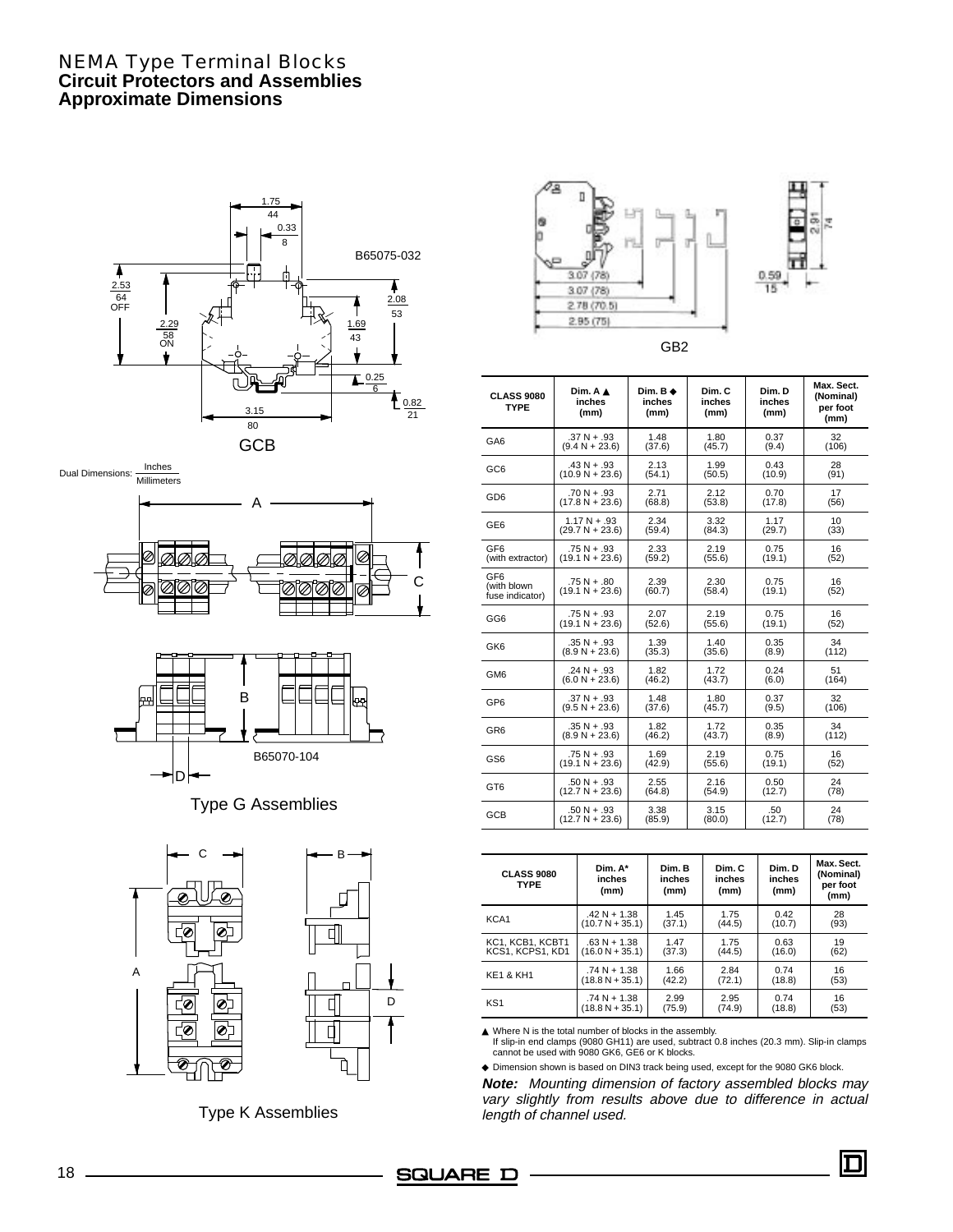#### NEMA Type Terminal Blocks **Mounting Track and End Clamps Approximate Dimensions**



If the last two digits of the catalog number is 20, then "A" is equal to 1/2 m (19.7 in). If the last two digits of the catalog number is 39, then "A" is equal to 1 m (39.4 in). If the last two digits of the catalog number is 79, then "A" is equal to 2 m (78.7 in).



"A" is the last two digits of the catalog number in inches. Example: 9080GH148: "A" is equal to 48 inches.







םו



9080MHA10



9080MH10 on 9080MH2\*\*, MH3\*\* or AM1DP200 track



9080MH10 on<br>9080MH1\*\* track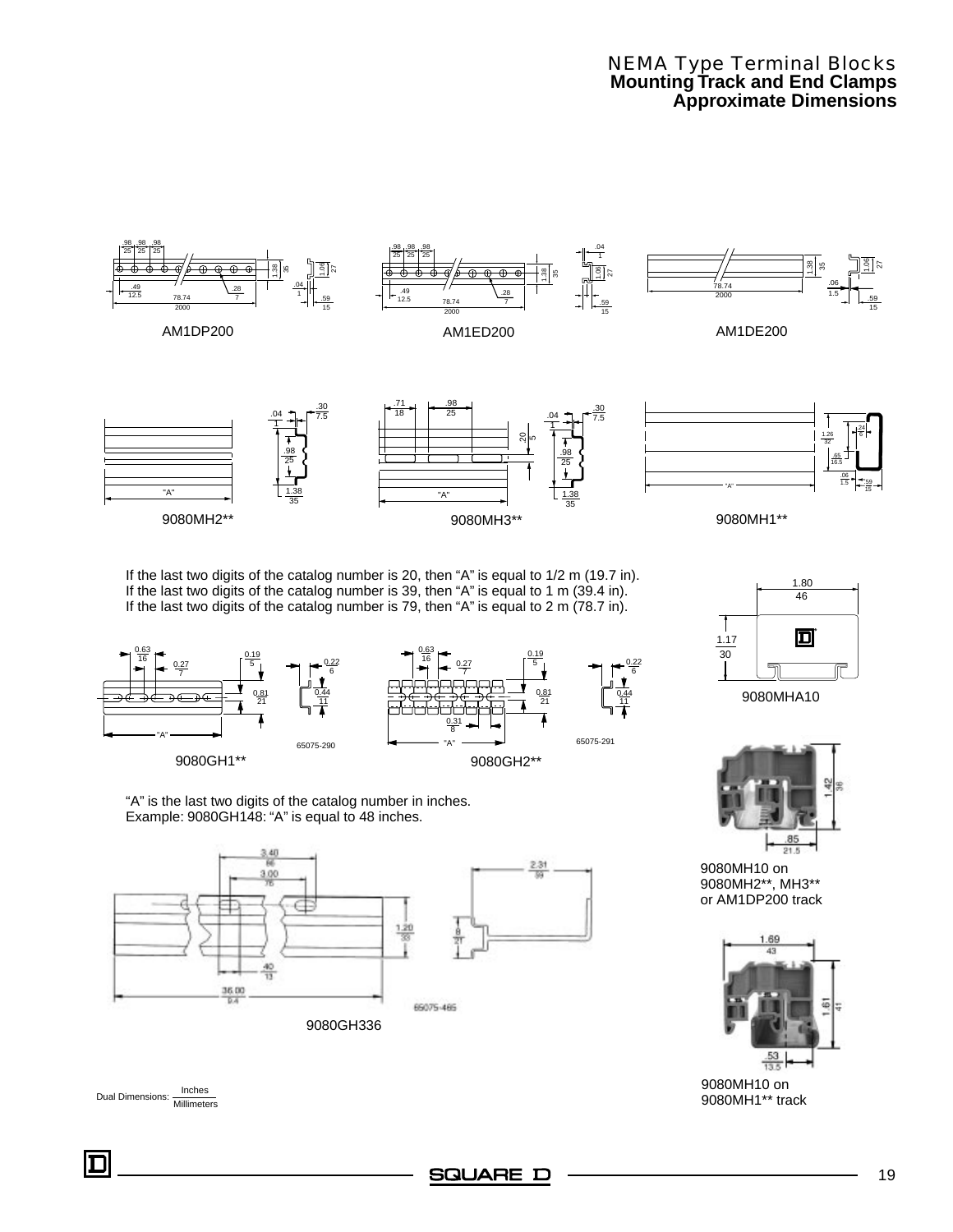NEMA Type Terminal Blocks **Notes**

 $\mathbf{D}$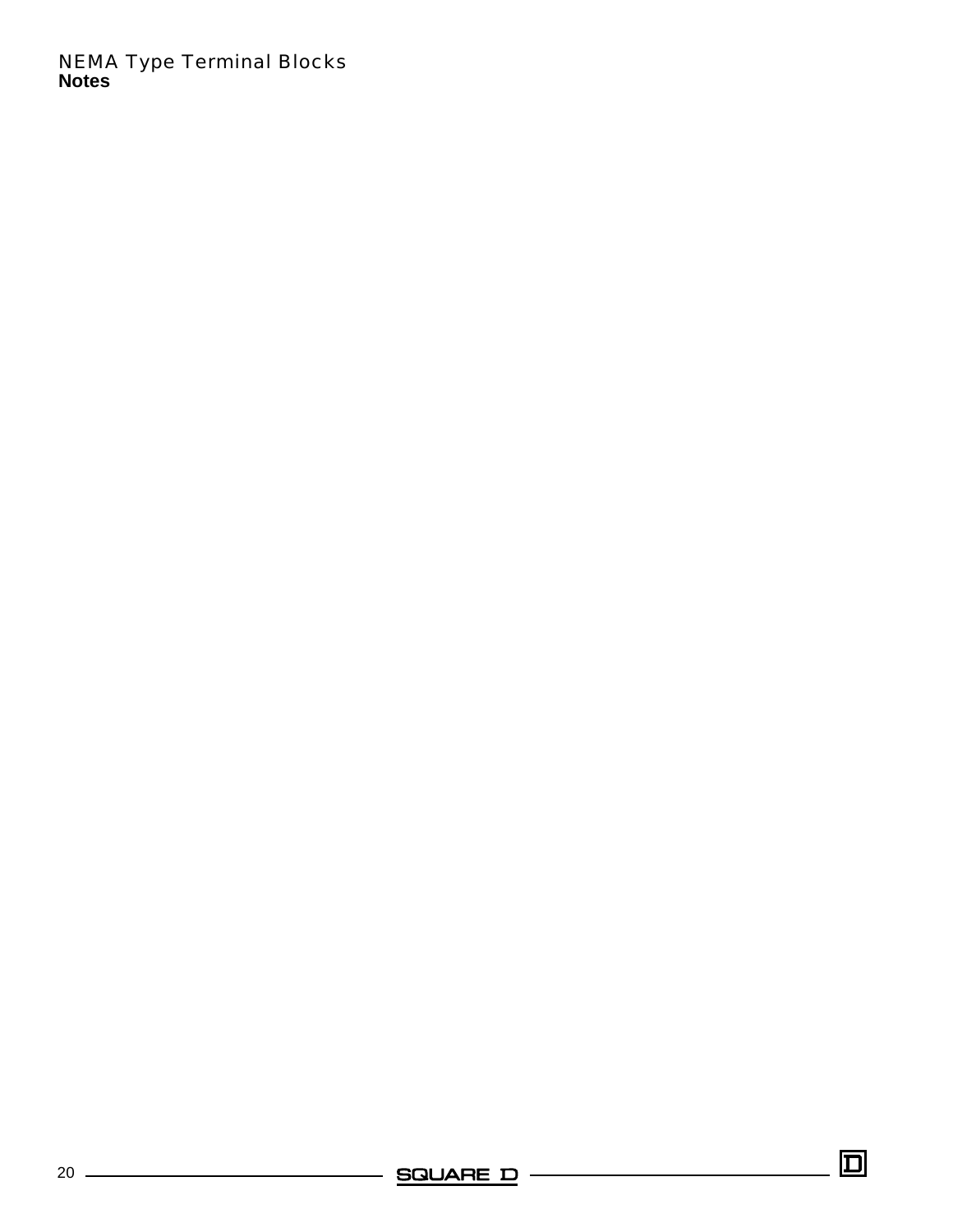<u>SQUARE D</u>

 $\mathbf{D}$